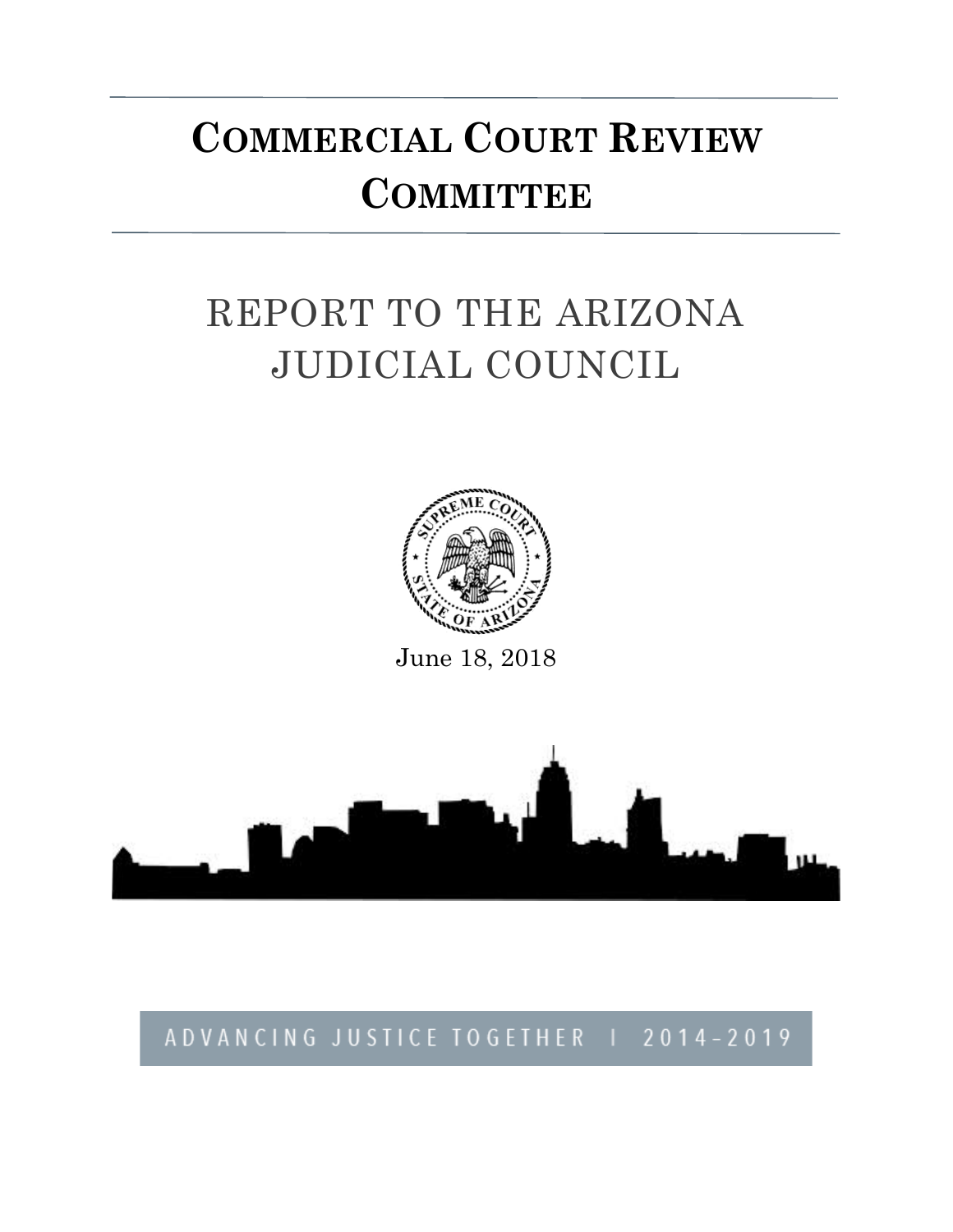## Table of Contents

| THE COMMERCIAL COURT PILOT PROGRAM IN MARICOPA COUNTY 3                                                                                                                                                                                                                                                                                                                                                                                                                                                                                                       |  |  |
|---------------------------------------------------------------------------------------------------------------------------------------------------------------------------------------------------------------------------------------------------------------------------------------------------------------------------------------------------------------------------------------------------------------------------------------------------------------------------------------------------------------------------------------------------------------|--|--|
|                                                                                                                                                                                                                                                                                                                                                                                                                                                                                                                                                               |  |  |
|                                                                                                                                                                                                                                                                                                                                                                                                                                                                                                                                                               |  |  |
| $\textbf{ Brief History}.\textcolor{red}{\textbf{m:}\textbf{m:}\textbf{m:}\textbf{m:}\textbf{m:}\textbf{m:}\textbf{m:}\textbf{m:}\textbf{m:}\textbf{m:}\textbf{m:}\textbf{m:}\textbf{m:}\textbf{m:}\textbf{m:}\textbf{m:}\textbf{m:}\textbf{m:}\textbf{m:}\textbf{m:}\textbf{m:}\textbf{m:}\textbf{m:}\textbf{m:}\textbf{m:}\textbf{m:}\textbf{m:}\textbf{m:}\textbf{m:}\textbf{m:}\textbf{m:}\textbf{m:}\textbf{m:}\textbf{m:}\textbf$                                                                                                                       |  |  |
| <b>(a)</b>                                                                                                                                                                                                                                                                                                                                                                                                                                                                                                                                                    |  |  |
| ( <b>b</b> )                                                                                                                                                                                                                                                                                                                                                                                                                                                                                                                                                  |  |  |
| (c)                                                                                                                                                                                                                                                                                                                                                                                                                                                                                                                                                           |  |  |
| (d)                                                                                                                                                                                                                                                                                                                                                                                                                                                                                                                                                           |  |  |
| $\textbf{Data Summary}.\textcolor{red}{\textbf{numary}}\textcolor{red}{\textbf{num}}\textcolor{red}{\textbf{num}}\textcolor{red}{\textbf{num}}\textcolor{red}{\textbf{num}}\textcolor{red}{\textbf{num}}\textcolor{red}{\textbf{num}}\textcolor{red}{\textbf{num}}\textcolor{red}{\textbf{num}}\textcolor{red}{\textbf{num}}\textcolor{red}{\textbf{num}}\textcolor{red}{\textbf{num}}\textcolor{red}{\textbf{num}}\textcolor{red}{\textbf{num}}\textcolor{red}{\textbf{num}}\textcolor{red}{\textbf{num}}\textcolor{red}{\textbf{num}}\textcolor{red}{\text$ |  |  |
|                                                                                                                                                                                                                                                                                                                                                                                                                                                                                                                                                               |  |  |
|                                                                                                                                                                                                                                                                                                                                                                                                                                                                                                                                                               |  |  |

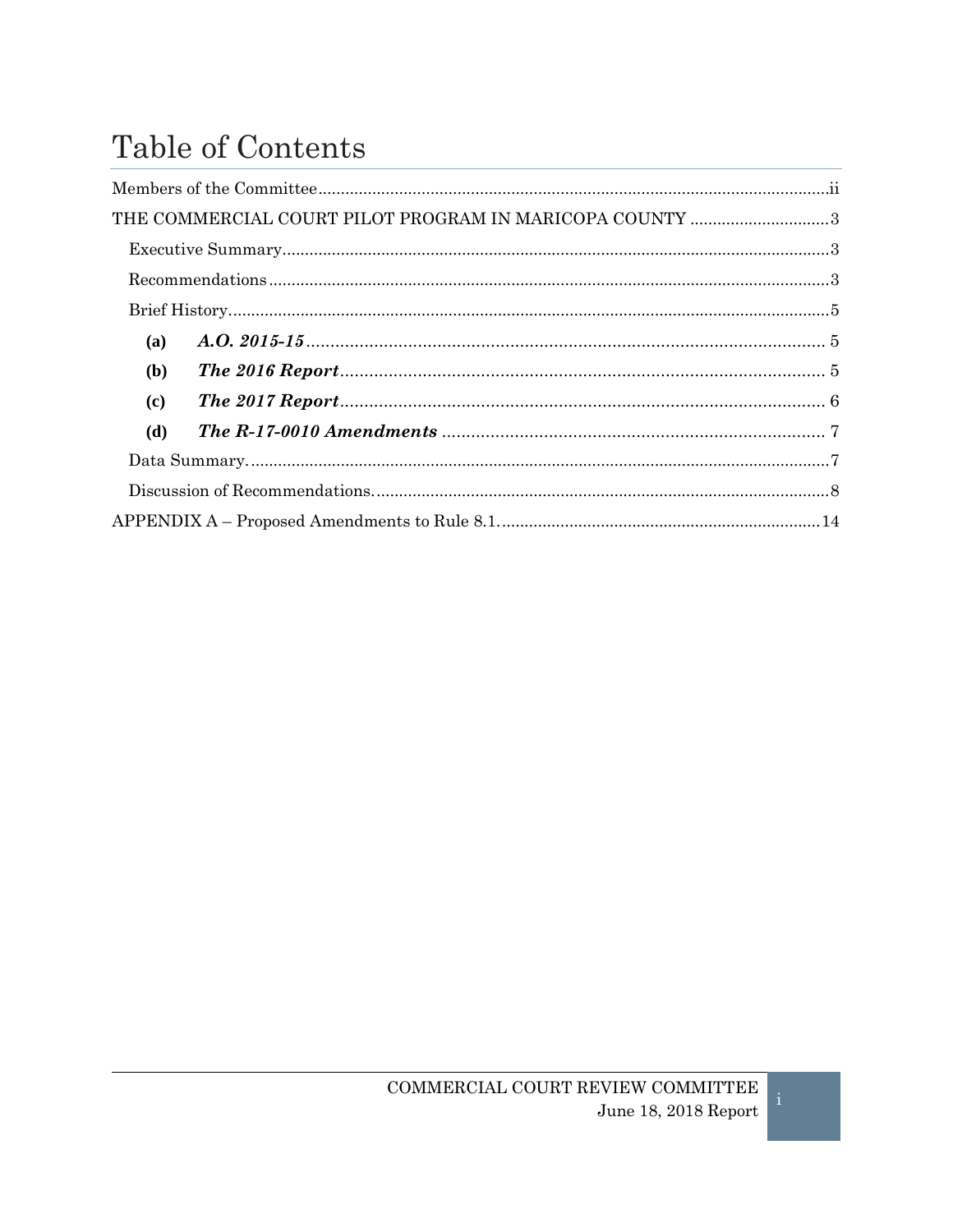## <span id="page-2-0"></span>Members of the Committee

**David Rosenbaum,** Osborn Maledon, Chair **Hon. Pamela Gates,** Superior Court in Maricopa County **Hon. Randall Warner,** Superior Court in Maricopa County **Ray Billotte,** Superior Court in Maricopa County **Andrew Federhar,** Spencer Fane LLP **Glenn Hamer,** Arizona Chamber of Commerce and Industry **William Klain,** Lang & Klain, PC **Lisa Loo,** Arizona State University **Paige Martin,** Paige A. Martin Law **Patricia Refo,** Snell and Wilmer, LLP **Mark Rogers,** ON Semiconductor, Inc.

**AOC Staff:**

**Mark Meltzer,** Court Services Division **Angela Pennington,** Court Services Division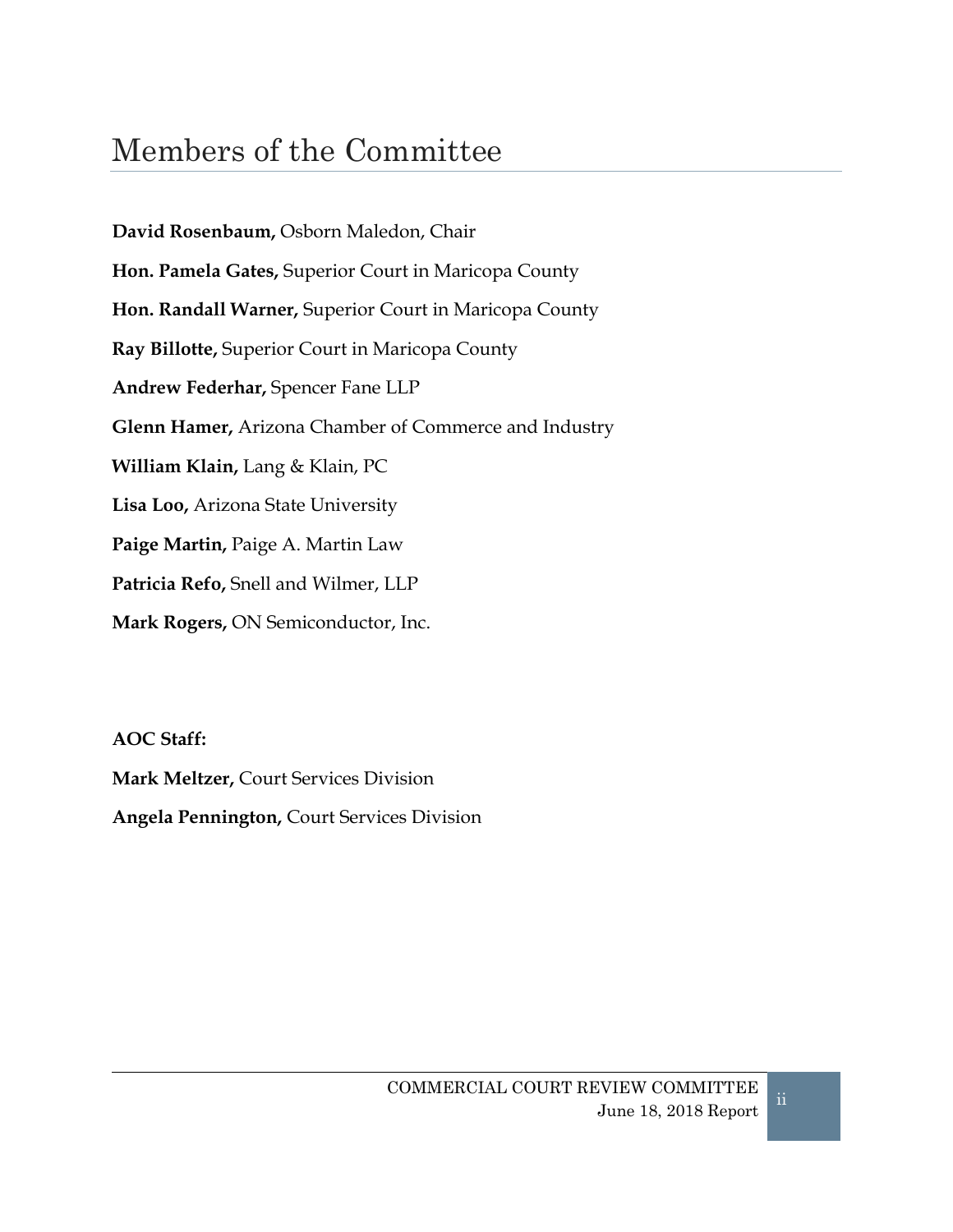## <span id="page-3-0"></span>THE COMMERCIAL COURT PILOT PROGRAM IN MARICOPA COUNTY

## <span id="page-3-1"></span>Executive Summary.

[Supreme Court Administrative Order No. 2018-17](http://www.azcourts.gov/Portals/22/admorder/Orders18/2018-17.pdf) established the Commercial Court Review Committee ("the Committee") and requested its recommendations concerning a pilot commercial court program in the Superior Court in Maricopa County. Committee members met and discussed the items identified in the Order, and obtained input from the Honorable Janet Barton, Presiding Judge of the Superior Court in Maricopa County, from two of the four commercial court judges, and from Paula Hannaford, Esq., at the National Center for State Courts. Judge Barton has overseen the pilot commercial court since its inception in 2015. The two commercial court judges, Judge Dawn Bergin and Judge Roger Brodman, have served on the commercial court since its establishment. Ms. Hannaford assisted with litigant focus groups and data reviews that were described in the 2016 and 2017 commercial court progress reports to the Arizona Judicial Council.

Two factors predominate and inform the recommendations in the Committee's report.

First, attorneys who have cases in the program overwhelmingly support it. Moreover, the commercial court judges support the program and favor its retention.

Second, commercial cases generally require more of a judge's time than other civil cases, especially at the cases' front-end. This circumstance necessitated resource adjustments during the pilot program, and going forward, the program would benefit from further adjustments shown in the proposed amendments to Rule 8.1 and discussed elsewhere in this report.

### <span id="page-3-2"></span>Recommendations

The Committee makes the following seven recommendations.

- **To the Supreme Court:**
- **(1)** Experimental Rule 8.1, with certain revisions suggested by the Committee, should become a permanent rule within the Arizona Rules of Civil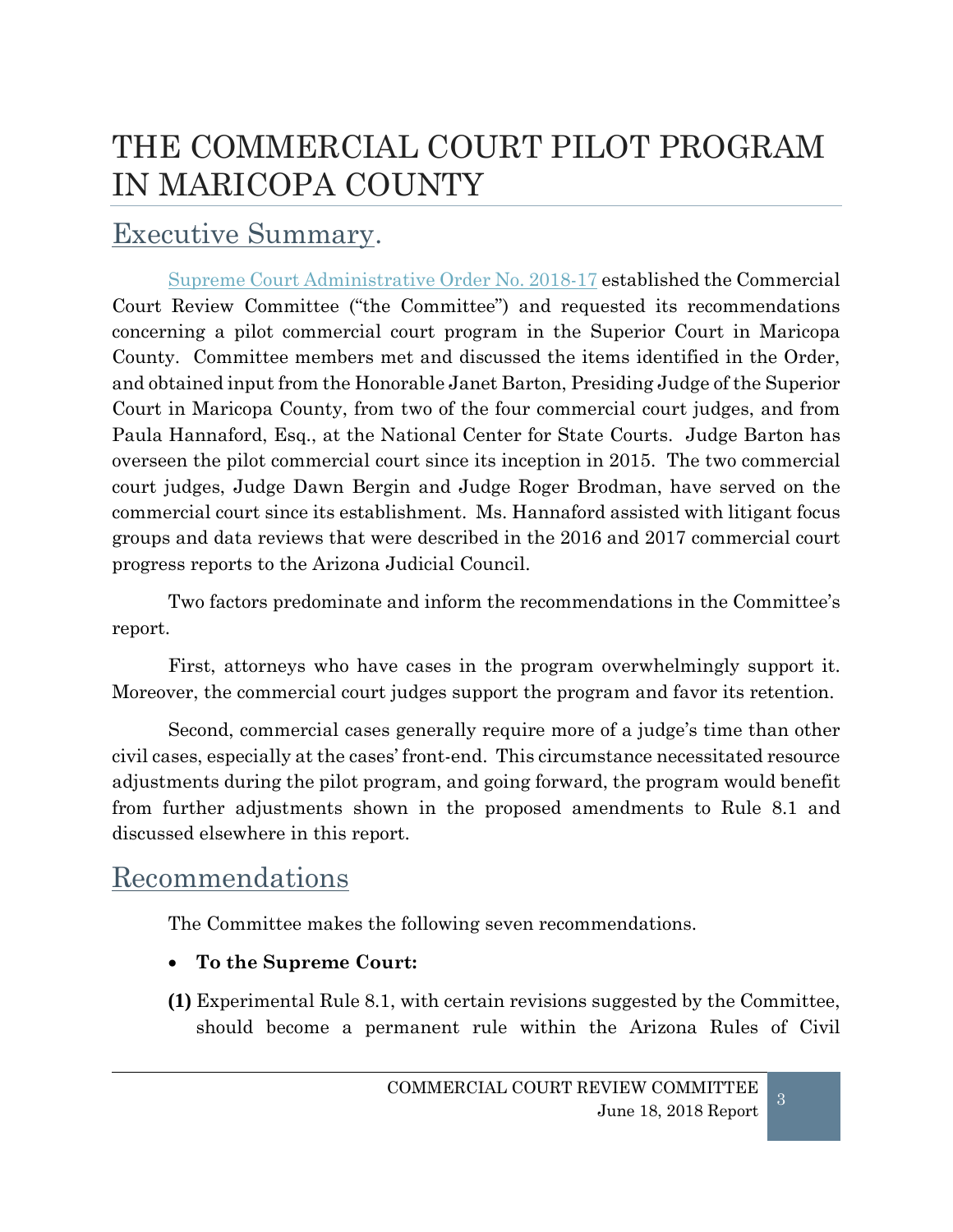Procedure, and the commercial court should become a permanent feature of the Superior Court in Arizona.

- **(2)** Although the Committee does not recommend expansion of Maricopa's commercial court to the other 14 counties at this time, the Court by an amendment to Rule 8.1 should permit any judge to use the case management principles in Rule 8.1(e) for appropriate commercial cases.
- **(3)** The Committee's report should satisfy the provision in Administrative Order No. 2015-15 that requires a December 2018 progress report to the Arizona Judicial Council concerning the pilot commercial court.

#### • **To the Arizona Judicial Council:**

**(4)** The Arizona Judicial Council should authorize the Committee to file a rule petition seeking permanent adoption of Rule 8.1, with amendments.

#### • **To the Superior Court in Maricopa County:**

- **(5)** The Superior Court should consider a new fee for commercial cases that would generate revenue for one or more staff attorneys to assist the commercial court judges.
- **(6)** The Superior Court should adopt a policy of assigning judges to the commercial court in a manner designed to maintain a small group of judges with terms that last longer than the typical three-year rotation employed in recent years for most other assignments.

#### • **To the Supreme Court and the Superior Court in Maricopa County:**

**(7)** The Supreme Court should extend the application of Rule 8.1 until it becomes permanently adopted under the process established by Supreme Court Rule 28; and the Supreme Court and the Superior Court should permanently extend the commercial court beyond the termination dates specified in Supreme Court Administrative Order No. 2015-15 and Superior Court Administrative Order No. 2015-055.

The following pages provide the Committee's reasons for each of these recommendations. But first is a brief history of the commercial court and a summary of commercial court data.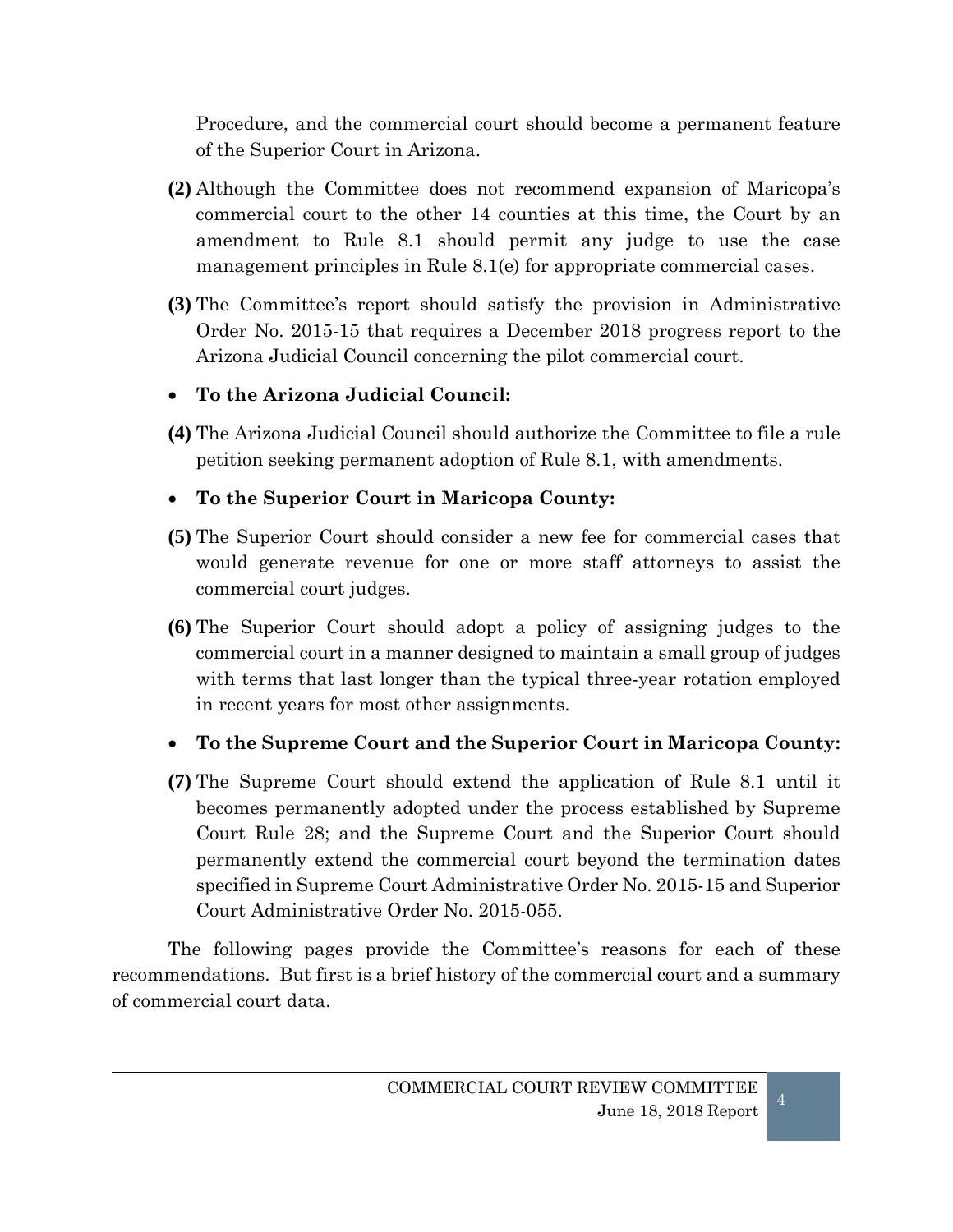### <span id="page-5-0"></span>Brief History.

<span id="page-5-1"></span>**(a)** *A.O. 2015-15:* The Arizona Supreme Court established a Business Court Advisory Committee in 2014. In December 2014, that committee reported to the Arizona Judicial Council that:

> a business court in Arizona could (1) process commercial cases efficiently, (2) help to reduce the cost of commercial litigation, and (3) provide businesses with access to judges who are knowledgeable about commercial transactions and business issues. There was unanimity among committee members that the success of a business court is ultimately dependent, first, on the quality of the judges who are assigned to the court, and, second, on early and active judicial case management.

The Arizona Judicial Council approved the recommendations of that committee, which included the establishment of a pilot commercial court in the Superior Court in Maricopa County, and the adoption of an experimental Civil Rule 8.1 governing procedures in the pilot court, as well as two Rule 84 forms, Forms 14(a) and 14(b). The pilot commercial court authorized by Supreme Court [Administrative](http://www.azcourts.gov/Portals/22/admorder/Orders15/2015-15F.pdf)  [Order No. 2015-15](http://www.azcourts.gov/Portals/22/admorder/Orders15/2015-15F.pdf) was designed to run for three years, beginning July 1, 2015. The objectives of the pilot court, as specified in that order, included measuring litigant satisfaction with the pilot, obtaining views of judges and attorneys concerning the effectiveness and benefits of the pilot, and making recommendations concerning eligibility criteria for assignment of cases to the commercial court, including proposed rule changes. The order required the submission of three progress reports to the Arizona Judicial Council in December of calendar years 2016, 2017, and 2018.

<span id="page-5-2"></span>**(b)** *The 2016 Report:* Three experienced judges were initially assigned to the commercial court. *[The 2016 Report](http://www.azcourts.gov/Portals/84/MeetingMaterials/2016/Dec16/TAB_2_AJC.pdf)* summarized initial case flows into the commercial court and noted significant developments during the pilot's first year that affected the commercial court judges' workloads:

> At its inception in July 2015, we did not know how many cases would be in the Program. There was no historical data because "Commercial Court" as a category did not exist before July 2015. Nor did we know what percentage of eligible cases would be designated as commercial by the parties. Although we expected the time judges would spend on commercial cases to ramp up as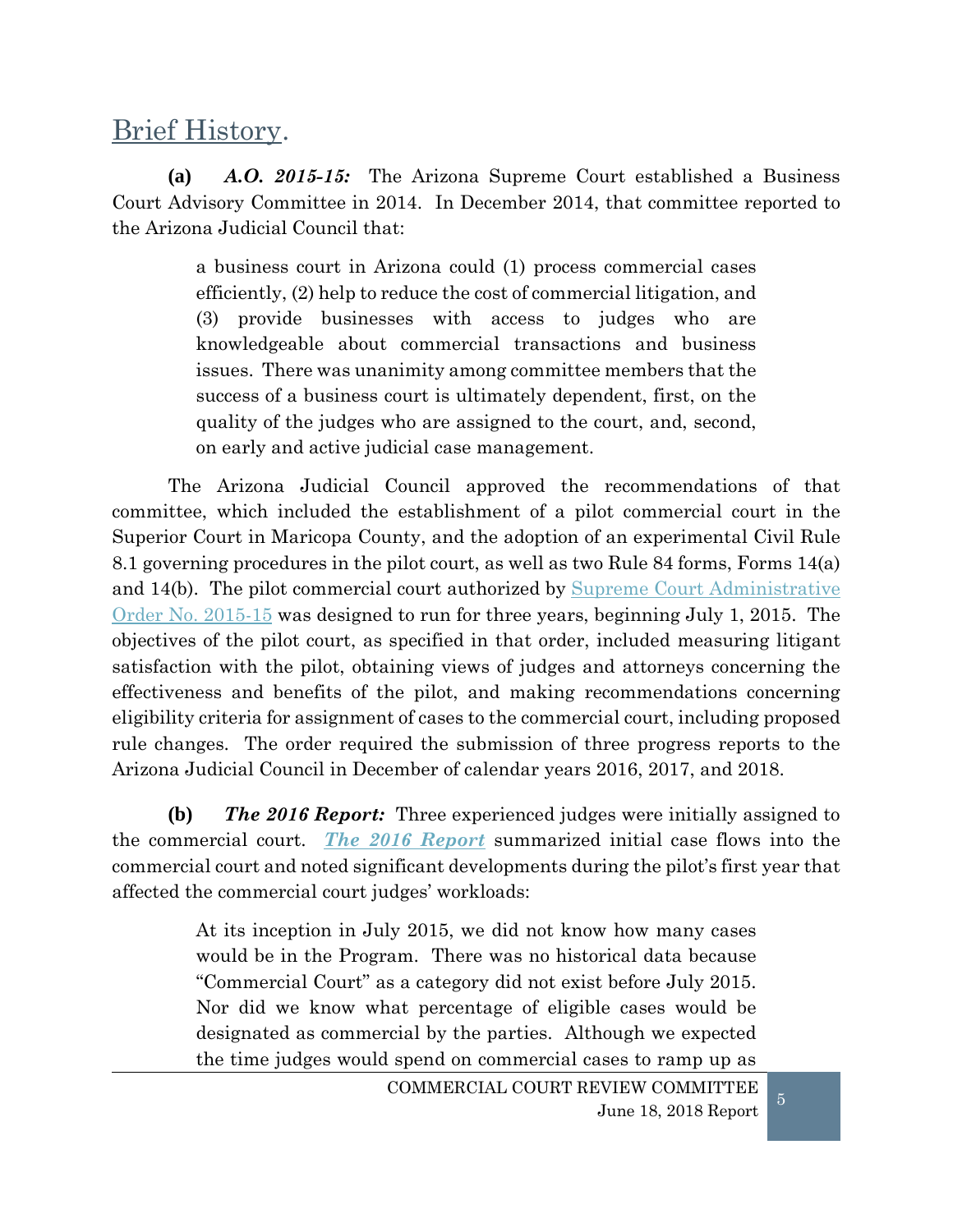more cases came into the Program, and as those cases matured, we did not fully appreciate the impact the Program would have on the workload of these judges.

We noticed one impact almost immediately: a sharp increase in emergency matters handled by Commercial Court judges. Most requests for temporary restraining orders, preliminary injunctions, and receivers are in commercial cases. Thus, emergency matters that had been spread among 21 civil judges became funneled to the three Commercial Court judges.

Once the Program was underway for several months, a second impact occurred: the Commercial Court judges began noticing a substantial increase in the number of motions they needed to hear and decide. These included motions to dismiss and motions for summary judgment, which are more common in commercial cases than in personal injury and other non-commercial cases. And, as might be expected in commercial cases, these motions were often factually and legally complex. The high volume of motion practice in commercial cases has made it challenging for the judges to promptly hear and resolve motions.

An additional factor compounded this challenge. Under Rule 8.1(e)(4), any civil judge who encounters a case that should be designated commercial can transfer that case to Commercial Court. Judges typically become aware that a case could be in the Program when they receive a substantive motion. Consequently, several cases were transferred to Commercial Court at the very stage at which they required prompt judicial attention.

The Superior Court addressed these challenges by, among other things, assigning a fourth judge to the commercial court. And with amendments to Experimental Rule 8.1 implemented by [Supreme Court Administrative Order No.](http://www.azcourts.gov/Portals/22/admorder/Orders17/2017-17Final.pdf)  [2017-17](http://www.azcourts.gov/Portals/22/admorder/Orders17/2017-17Final.pdf) in February 2017, the Court limited the time within which a case could be transferred to the pilot court.

<span id="page-6-0"></span>**(c)** *The 2017 Report:* [The 2017 Report](http://www.azcourts.gov/Portals/84/MeetingMaterials/2017/Dec/TAB_8_AJCCommercialCourt.pdf) confirmed the successful progression of the pilot court. It observed: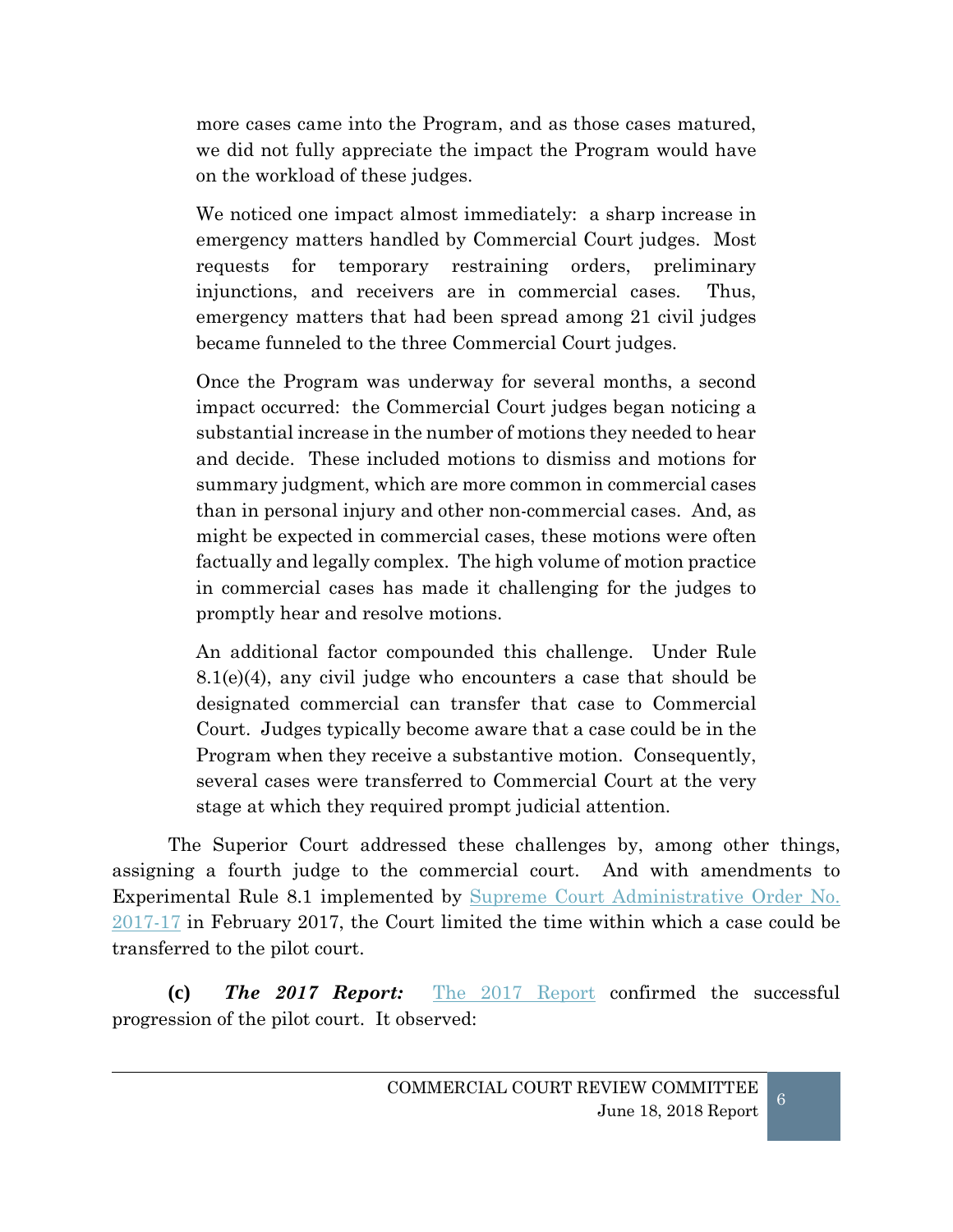The number of pending commercial cases currently hovers around 600. There are now roughly equal numbers of new and terminated cases. Based on our assessment to date, we believe two conclusions can be drawn about the program.

First, those who have cases in the Program overwhelmingly like it. The largest benefit for those who use the Program is having judges with commercial litigation experience and expertise who actively manage these cases.

Second, these commercial cases generally require much higher amounts of a judge's time than other civil cases. Because these cases are labor-intensive for the judges, this aspect of the Program will probably require further resource adjustments.

<span id="page-7-0"></span>**(d)** *The R-17-0010 Amendments:* In December 2015, the Court established a Committee on Civil Justice Reform. In October 2016, that committee submitted a report that recommended reforms to civil case management and discovery. In January 2017, that committee filed <u>rule petition number R-17-0010</u> requesting codification of those recommendations. An essential component of those recommendations was the establishment of a system of tiered civil discovery. Under this system, Tier 1 cases would be simple, Tier 2 cases would be of intermediate complexity, and Tier 3 cases would be the most logistically or legally complex. To effectuate its recommendations across all civil case types, that committee recommended certain modifications to experimental Rule 8.1(e) ("assignment of cases to commercial courts") and Rule 8.1(f) ("case management"). The proposed amendments to Rule 8.1(f) provided, among other things, that "cases in the commercial court are deemed assigned to Tier 3."

In September 2017, the Court adopted the proposed amendments to Rule 8.1(e) and (f), and amendments to Rule 84, Forms 14(a) and 14(b), and established an effective date for those amendments of July 1, 2018. [The Court's Order Number R-](http://www.azcourts.gov/Portals/20/2017%20Rules/17-0010.pdf)[17-0010](http://www.azcourts.gov/Portals/20/2017%20Rules/17-0010.pdf) made no amendments to the other sections of Rule 8.1.

### <span id="page-7-1"></span>Data Summary.

From July 1, 2015 through March 31, 2018 (33 months), **1,590 cases were assigned** to the Pilot Program.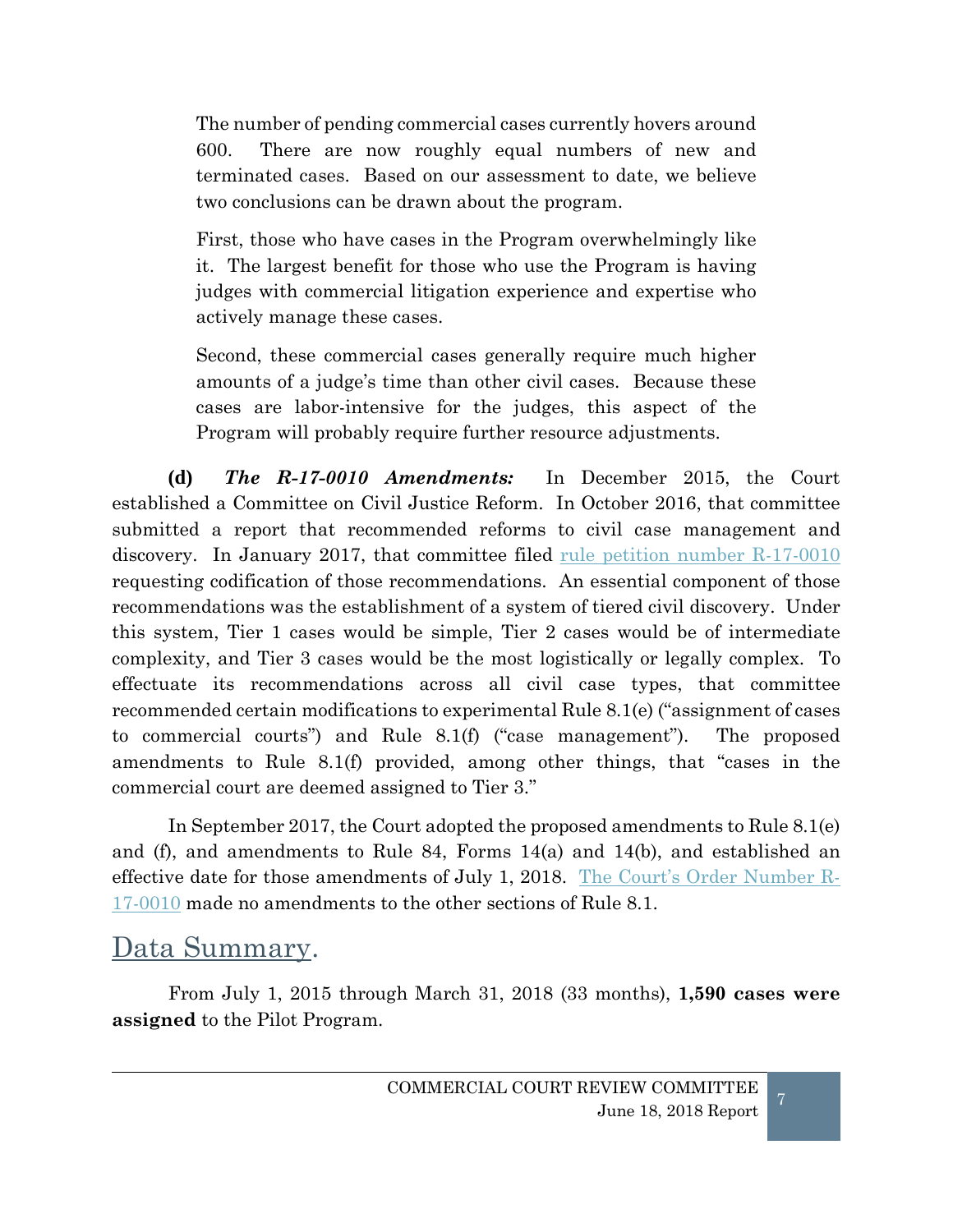Of those cases, **1,040 were terminated** (including voluntary dismissals, dismissals for lack of service or prosecution, default judgments, stipulated dismissals and judgments, and judgments on the merits.)

As of March 31, 2018, there were **563 pending cases**. This is an average of **141 commercial cases** for each of the four commercial court judges.

Since October 2017, there have been on average **43 new cases** each month, and **46 terminated cases**.The Program is now at or near equilibrium because the number of new and terminated cases is roughly the same.

### <span id="page-8-0"></span>Discussion of Recommendations.

**Recommendation 1. Experimental Rule 8.1, with certain revisions suggested by the Committee, should become a permanent rule within the Arizona Rules of Civil Procedure, and the Commercial Court should become a permanent feature of the Superior Court of Arizona.**

As shown by the Court Administrator's surveys and Ms. Hannaford's focus groups (*see* the 2017 Report for both), as well as anecdotally, attorneys and members of the business community like and support the commercial court. They believe the court handles commercial cases in a timelier and less costly manner. They like the mandatory Rule 16 conferences. Most of all, they prefer having judges with commercial litigation backgrounds. The pilot program has established the commercial court's success quantitively, by case volumes, and qualitatively, by user satisfaction.

The pilot and the accompanying rule of procedure should therefore become permanent components of the Superior Court.

**Recommendation 2. Although the Committee does not recommend expansion of Maricopa's commercial court to the other 14 counties at this time, the Court by an amendment to Rule 8.1 should permit any judge to use the case management principles in proposed Rule 8.1(e) for appropriate commercial cases.**

As the first recommendation indicates, the Committee envisions Rule 8.1 as a statewide rule, even though only one of Arizona's 15 counties currently has a commercial court program. As a practical matter, most Arizona counties currently lack the volume of Tier 3 commercial cases that would justify the establishment of a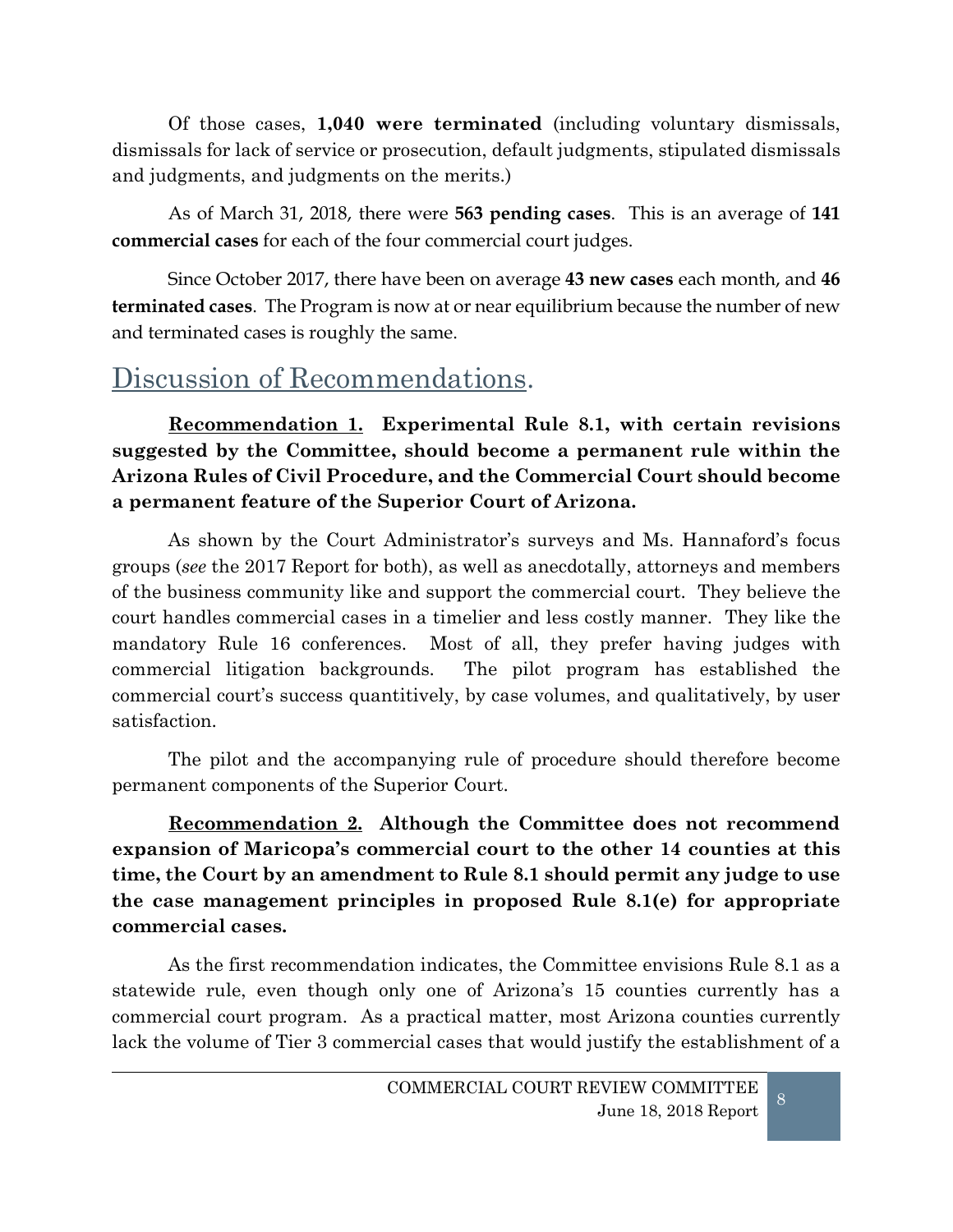specialized commercial court. However, the Committee also recommends that the case management principles in Rule 8.1(e) be available for any judge statewide who might find those principles beneficial in managing a commercial case.

The Committee therefore proposes a new Rule  $8.1(g)$  that codifies this recommendation. This new section is modeled on a similar principle contained in a comment to Civil Rule 16.3—which was recently abrogated by R-17-0010—regarding the management of complex civil litigation. The section would allow judges in any county, including any Maricopa County judge, to use Rule 8.1(e) in appropriate commercial cases.

**Recommendation 3. The Committee's report should satisfy the provision in Administrative Order No. 2015-15 that requires a December 2018 progress report to the Arizona Judicial Council concerning the pilot commercial court.**

The first report required under Supreme Court Administrative Order No. 2015-15 was submitted in December 2016 and covered the first 15 months of the program. The second report was submitted in December 2017 and covered the first 27 months of the program. The third report, which is due in December 2018, would cover the last 9 months of the program. However, this Committee's report covers most of that 9-month period. Submitting another report in December might have only marginal value. The Committee accordingly recommends that the Court accept this report in lieu of a final report later this year.

#### **Recommendation 4. The Arizona Judicial Council should authorize the Committee to file a rule petition seeking permanent adoption of Rule 8.1, with amendments.**

The commercial court pilot program has been successful, but in some situations, including this one, too much success may not be a good thing. As noted in the 2016 Report,

> At its inception in July 2015, we did not know how many cases would be in the Program. There was no historical data because "Commercial Court" as a category did not exist before July 2015. Nor did we know what percentage of eligible cases would be designated as commercial by the parties.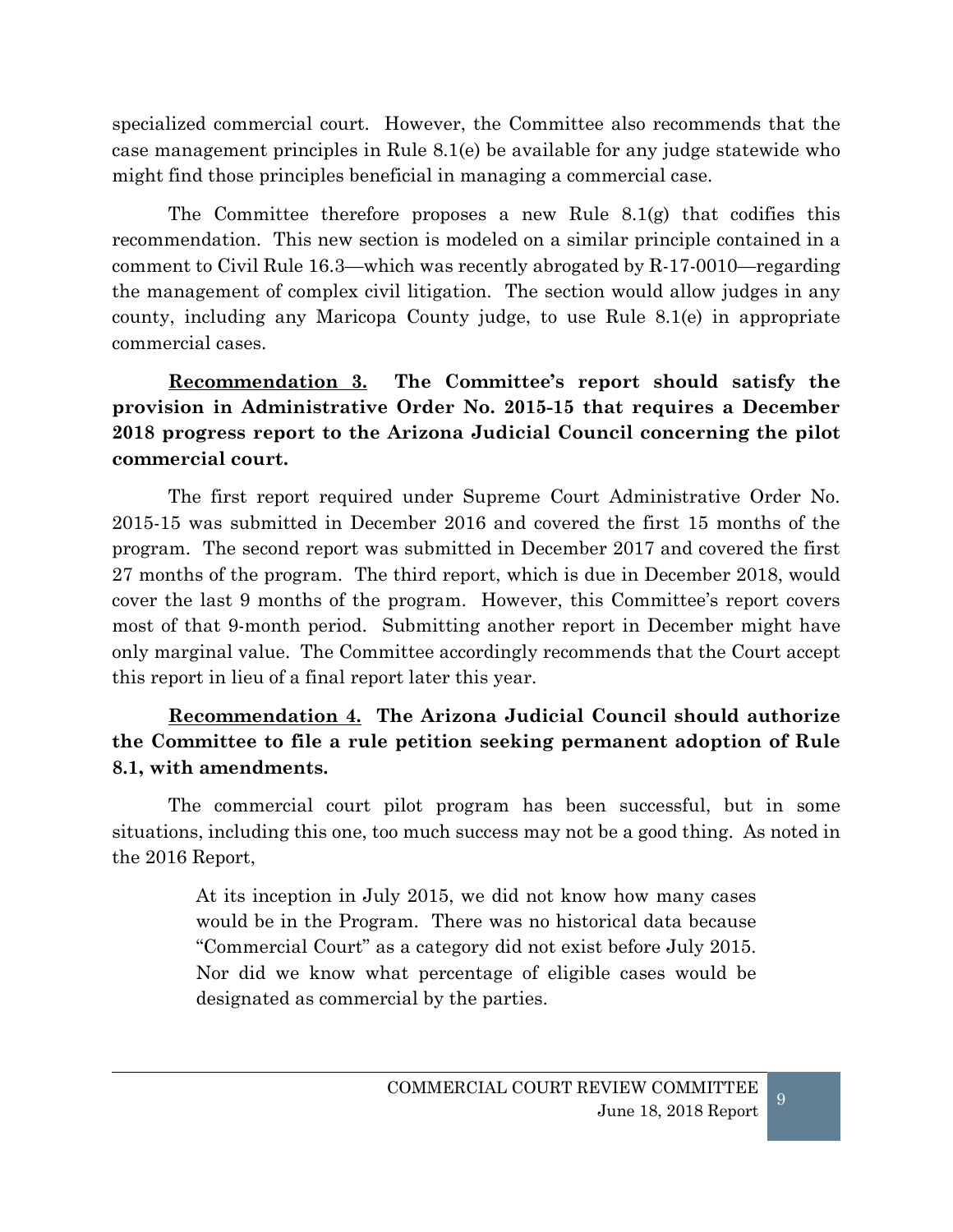After 33 months of existence, we now know that almost 1600 cases have been assigned to the pilot program. We also know that commercial court judges have heavy workloads at the front-end of their cases. Requests for emergency relief in commercial cases, e.g., temporary restraining orders or preliminary injunctions, were previously allocated to about twenty civil judges, but a large percentage of these requests are now funneled to the commercial court judges, increasing each commercial judge's emergency matter volume by a factor of about five. Requests for emergency relief require immediate attention and often require evidentiary hearings that cannot be postponed. We also know now that more than other civil case types, commercial cases are laden with motions, especially Rule 12 motions to dismiss, which are also heard at the inception of a case, and Rule 56 motions for summary judgment. Many commercial court cases involve multiple parties, or multiple causes of action and claims, and these motions can be complex and require a considerable amount of the commercial court judges' time.

The program after one year required the addition of a fourth judge, and although this mitigated the workload of each judge, their workloads remained high. Limitations on the transfer of cases into commercial court by the rule amendments in A.O. No. 2017-17 had only a marginal effect on case volumes. Although not yet quantifiable, the judges' high workloads may be contributing to longer times-todispositions. Delay is a barrier to justice, and the Committee accordingly perceived a need to further limit the workloads of commercial judges. It recommends doing so by narrowing the scope of eligible cases based on the cases' value.

The Committee proposes a new provision in Rule 8.1(c) that would render cases no longer eligible for the commercial court where the plaintiff seeks only monetary damages of less than \$300,000. This provision would align the eligibility requirements of Rule 8.1 with the R-17-0010 amendment that deems commercial court cases as assigned to Tier 3. (Under Rule 26.2(c)(3)(C), actions claiming \$300,000 or more in damages are generally assigned to Tier 3.) Unfortunately, the Committee did not have data that would quantify the number of Tier 2 cases that would no longer be eligible for the commercial court. But the Committee's newly proposed provision should reduce the workloads of commercial court judges in a meaningful way. The Committee emphasizes the propitious timing of this proposed change because the new rules on tiering become effective on July 1, 2018.

The Committee considered the drawbacks of this recommendation. Access to justice is an essential factor in the calculus. However, the Committee believes there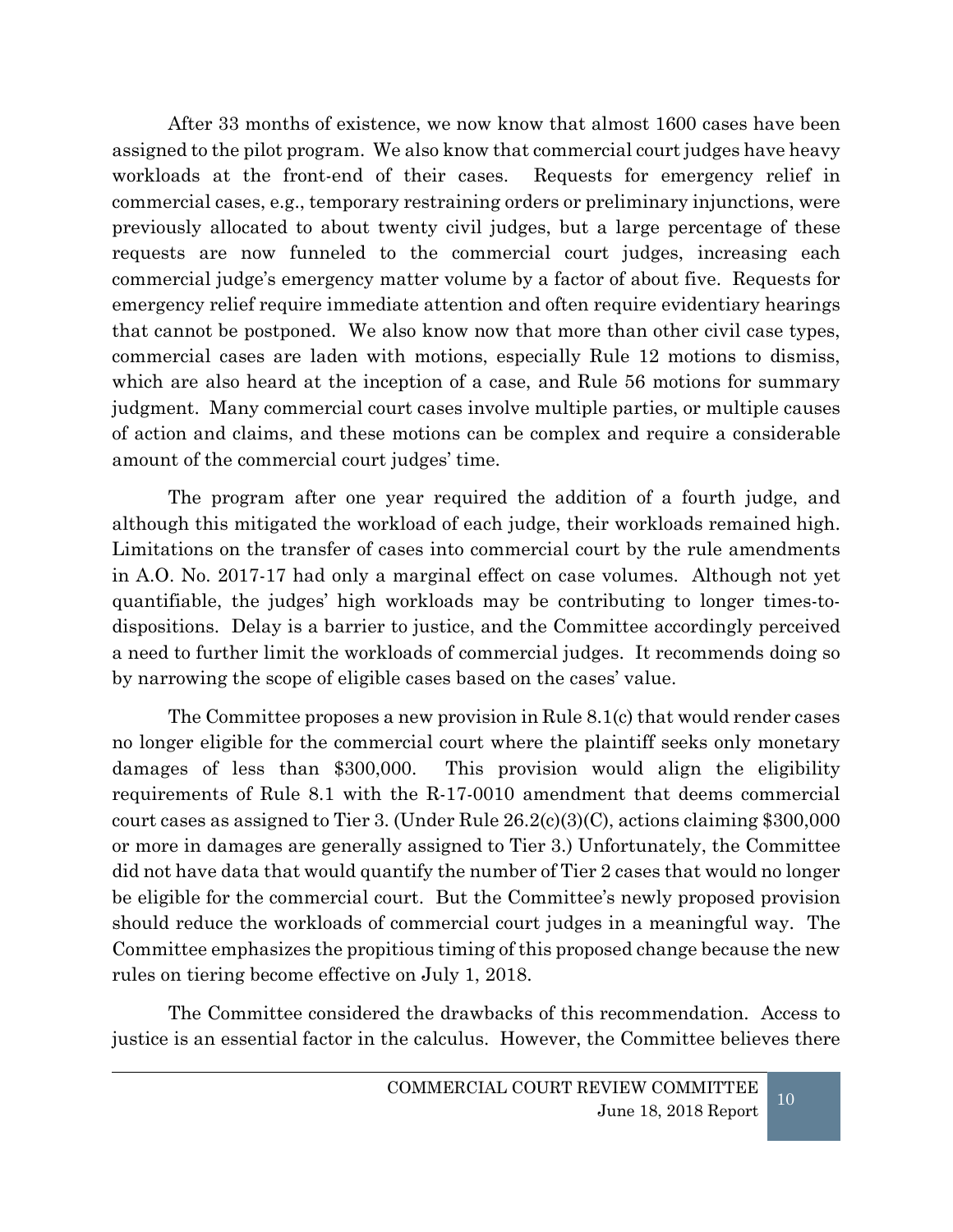are too many cases in commercial court given the available resources, and it's necessary to decide how those resources should be allocated. The proposed modifications to case eligibility should help to assure that cases most in need of judges with business backgrounds will be assigned to the commercial court.

Current Rule 8.1(e), which the Committee would renumber as Rule 8.1(d), concerns assignment of cases. The proposed revisions simplify and clarify the procedure for assignment. The current rule is ambiguous and creates an impression that the program is mandatory for eligible cases. The proposed amendments would clarify that parties have the option to request assignment of a case to commercial court. The amendments would provide a process for a commercial court judge to determine that an assigned case was ineligible. The proposed amendments would also give the presiding judge authority to reassign certain commercial cases, notwithstanding their eligibility, to general civil judges, which could provide a tool to help relieve the workload of the commercial judges and distribute commercial cases not requiring specialized attention to those general civil judges.

As discussed further in recommendation 7, the Committee requests authorization to file a rule petition as soon as possible to allow the provisions of Rule 8.1 to become effective later this year.

#### **Recommendation 5. The Superior Court should consider a new fee for commercial cases that would generate revenue for one or more staff attorneys for the commercial court judges.**

In both the 2016 and 2017 Reports, the commercial court judges expressed the benefits law clerks or staff attorneys would have for the program. These individuals could assist judges with legal research in complex areas of the law and with drafting what are sometimes lengthy rulings. The complex civil litigation program in Maricopa County has a staff attorney and because three of the four commercial judges also serve on the complex civil bench, they have some access to the assistance of that individual, but it's divided among them and secondary to the needs of the complex program.

The complex case admission fee of \$500 per party was established by <u>Maricopa</u> [Administrative Order No. 2002-127.](http://www.superiorcourt.maricopa.gov/SuperiorCourt/AdministrativeOrders/AdminOrders/ao2002-127.pdf) It reportedly was not a disincentive for participation in the program. (*See* the December 2006 [Joint Report on the Complex](http://www.azcourts.gov/Portals/74/Archive/ComplexLit/FinalReport.pdf)  [Civil Litigation Program to the Arizona Supreme Court,](http://www.azcourts.gov/Portals/74/Archive/ComplexLit/FinalReport.pdf) at page 3, which is embedded in this link after the 2009 report.) The Committee believes that the complex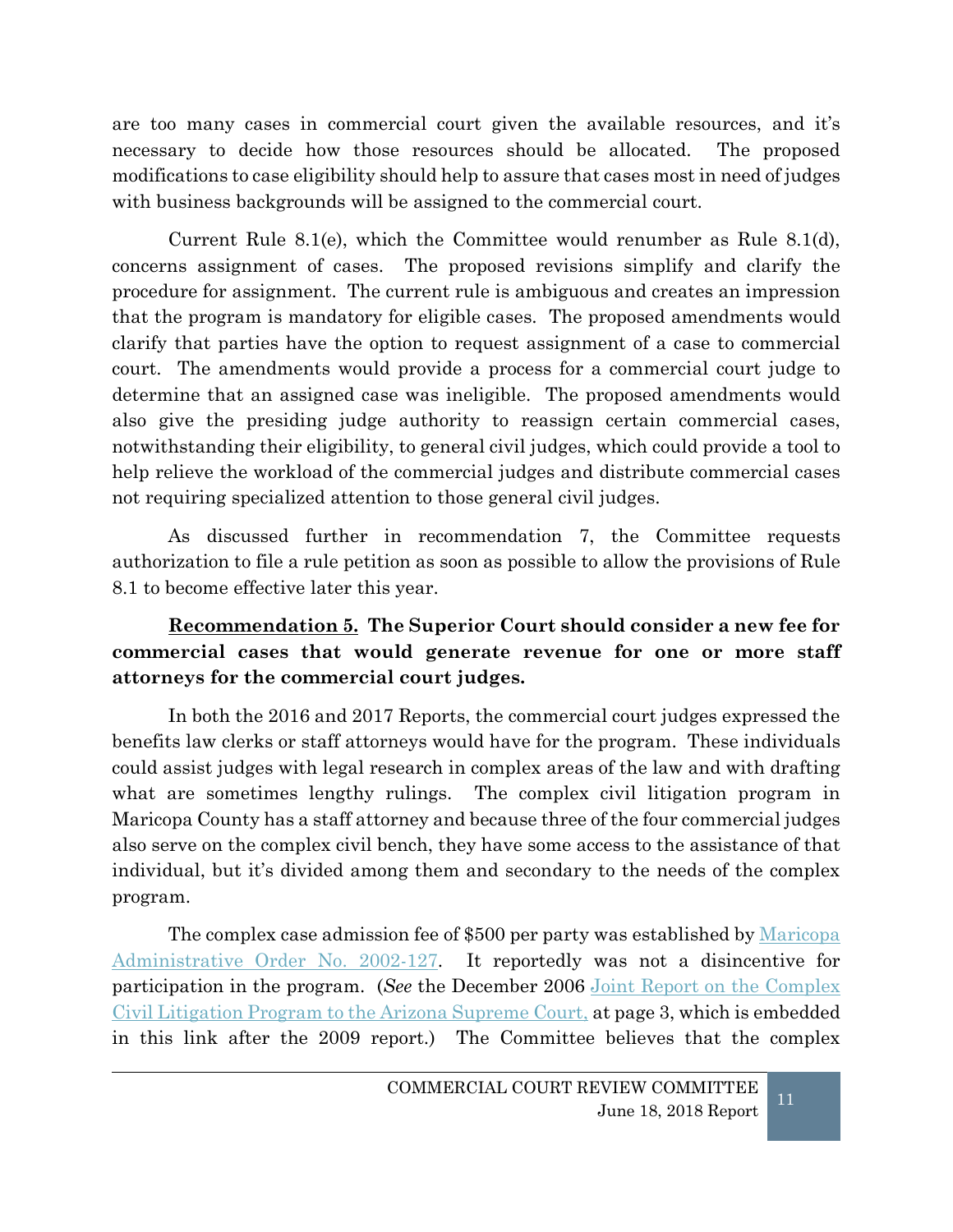admission fee does not fully cover the cost of the staff attorney because the court occasionally reduces or waives the fee.

There currently is no corresponding fee for the commercial court, and it has no specific funding source for a staff attorney. However, if there was a fee of \$500 per side, and at the rate of 40 cases per month—which is slightly less than the current level of admitted cases—the fee could generate \$40,000 monthly (40 cases x 2 sides/case x \$500/side). The Superior Court should consider requesting approval from the Maricopa County Board of Supervisors for a dedicated fee as a revenue source for one or more staff attorneys for the commercial court judges.

**Recommendation 6. The Superior Court should adopt a policy of assigning judges to the commercial court in a manner designed to maintain a small group of judges with terms that last longer than the typical threeyear rotation employed in recent years for most other assignments.**

The Superior Court of Arizona in Maricopa County has a well-established process for rotating judges through its various judicial divisions. This Committee wants to make recommendations that fit within that process.

Judicial assignments in Maricopa County are customarily for two or three years. Many Committee members have expressed the view that judges should be assigned *permanently* to commercial court and cited the example of the Delaware Court of Chancery. They believe that judges who are most suited for commercial court have strong backgrounds in business litigation, and that the highest and best use of those specialized backgrounds warrants permanent assignments. But the Committee recognizes that in the context of Maricopa County's long-established judicial rotation system, permanent assignments would create administrative and cultural burdens.

The Committee therefore makes no specific recommendation on the length of term but urges that the terms be longer than the typical term employed with other assignments. As the 2017 Report noted, "There is a lengthy learning curve in commercial court, issues reappear, and judges develop a valuable base of experience over time. Longer assignments would leverage that experience."

In addition to this recommendation, the Committee recommends that Maricopa County keep the number of judges assigned to the commercial court relatively small. The current number of judges assigned (four) could certainly be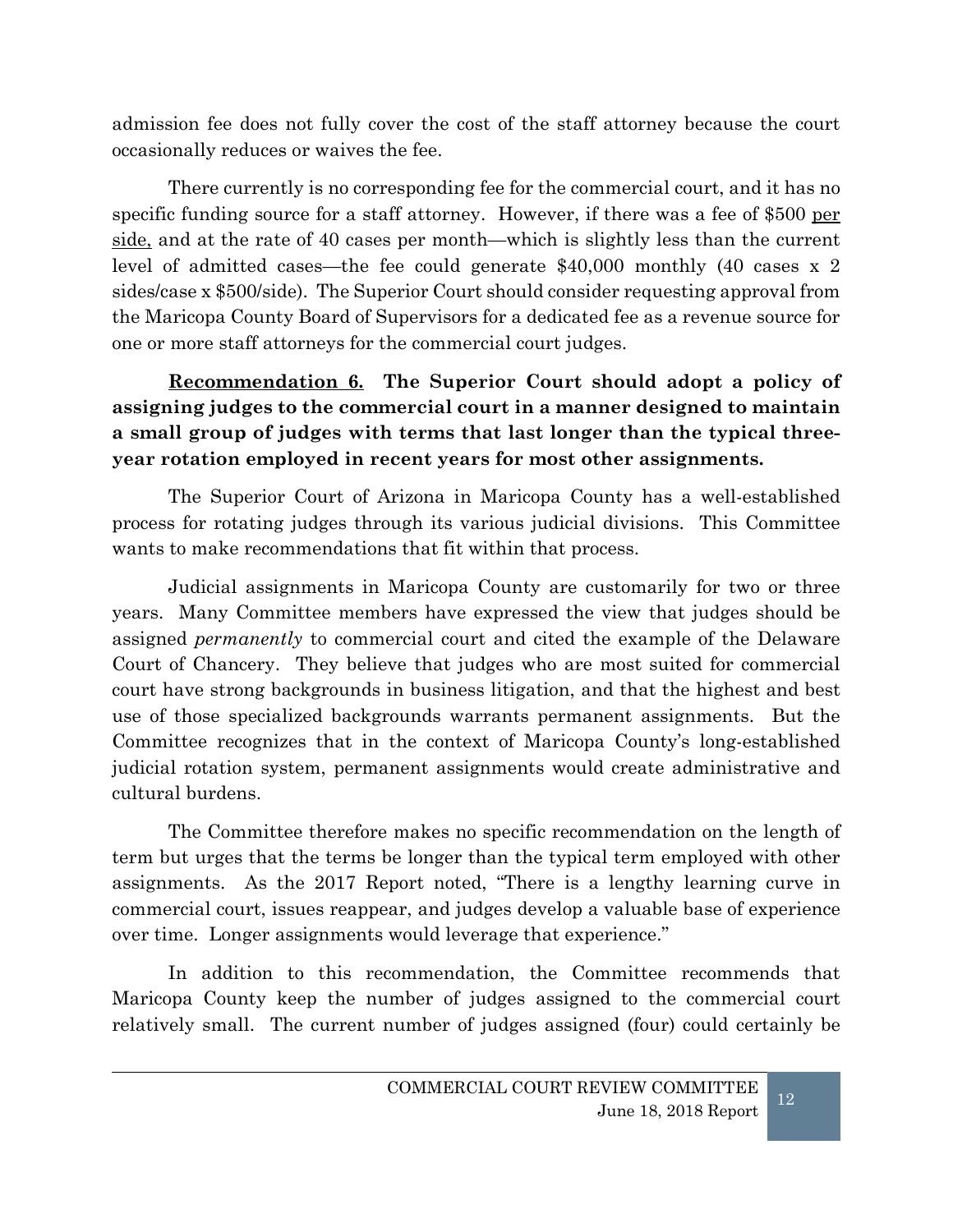expanded slightly, by one or two, without diluting the benefits of having a small and identifiable group of commercial court judges.

**Recommendation 7. The Supreme Court should extend the application of Rule 8.1 until it becomes permanently adopted under the process established by Supreme Court Rule 28; and the Supreme Court and the Superior Court should permanently extend the commercial court beyond the termination dates specified in Supreme Court Administrative Order No. 2015-15 and Superior Court Administrative Order No. 2015-055.**

Supreme Court Administrative Order No. 2015-15 adopted Rule 8.1 and Rule 84, Forms 14(a) and 14(b) for use in the pilot commercial court. The order also provided that "the pilot commercial court shall run for a period of three years, beginning July 1, 2015, and ending June 30, 2018." The Court's R-17-0010 Order adopted Rule 8.1, sections (e), (f), and (g), and Rule 84, Forms 14(a) and 14(b), effective July 1, 2018.

The [Superior Court's Administrative Order No. 2015-055,](http://www.superiorcourt.maricopa.gov/SuperiorCourt/AdministrativeOrders/AdminOrders/Admin%20Order%202015-055%20amended.pdf) as amended, ordered the establishment of the commercial court pilot in Maricopa County "as part of the court's civil division effective July 1, 2016. The program will end June 30, 2018 unless extended by order of the Presiding Judge."

The Committee recommends that the Supreme Court and the Superior Court enter further orders making the program permanent. The Committee further recommends that a Supreme Court administrative order extend Rule 8.1 until the rule become permanently adopted under the process established by Supreme Court Rule 28.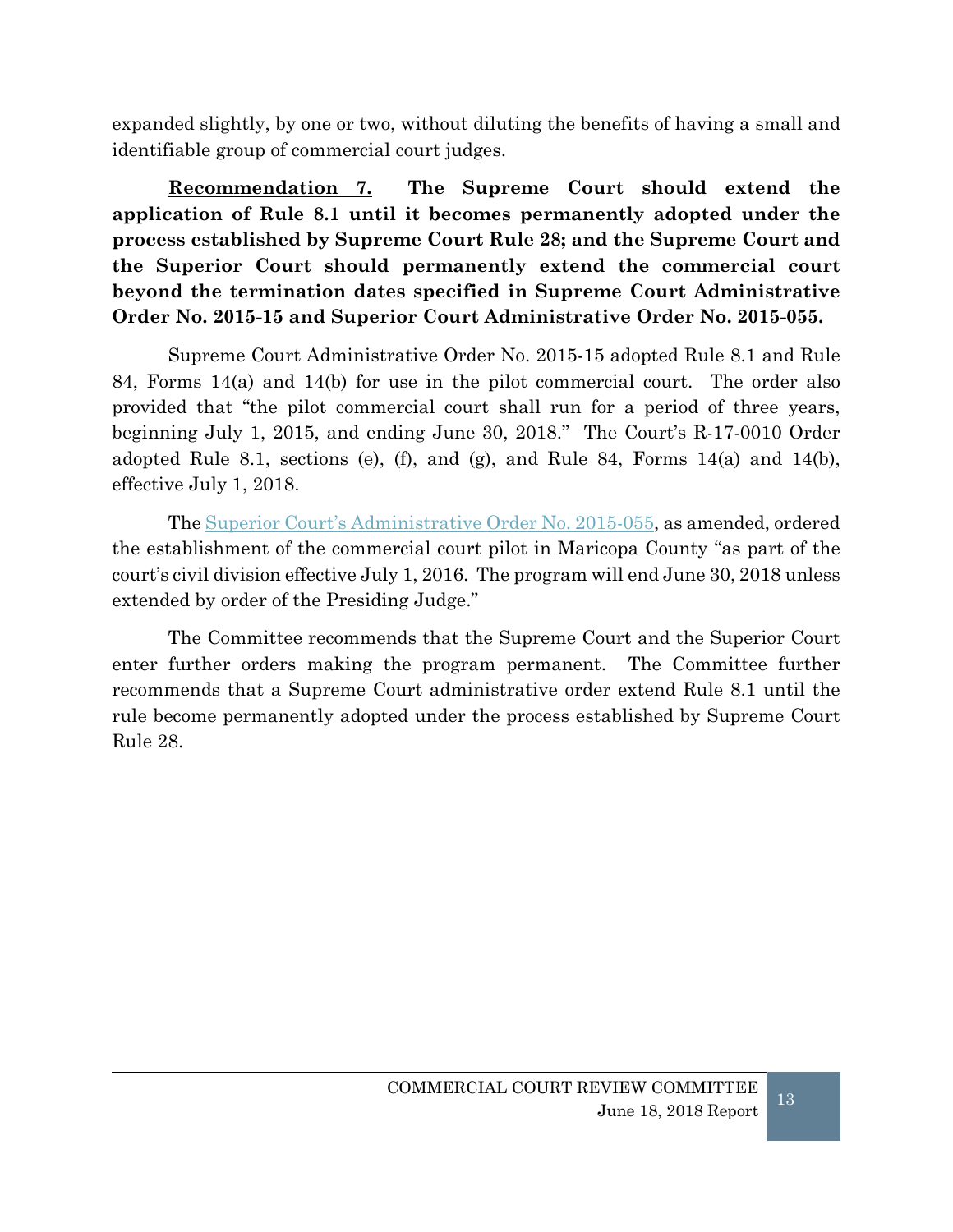## <span id="page-14-0"></span> $APPENDIX A - Proposed Amendments to Rule 8.1.$

#### **Rule 8.1. Assignment and Management of Commercial Cases [Clean Version].**

- **(a) Application; Definitions.** This rule applies in counties that have established specialized programs for commercial cases, which are referred to in this rule as "the commercial court." The commercial court will hear eligible "commercial cases" assigned to it in accordance with this rule. To be eligible for the commercial court, a commercial case must meet the requirements of Rule 8.1(b).
	- **(1)** A "commercial case" is one in which:
		- **(A)** at least one plaintiff and one defendant are "business organizations;"
		- **(B)** the primary issues of law and fact concern a "business organization;" or
		- **(C)** the primary issues of law and fact concern a "business contract or transaction."
	- **(2)** A "business organization" includes a sole proprietorship, corporation, partnership, limited liability company, limited partnership, master limited partnership, professional association, joint venture, business trust, or a political subdivision or government entity that is a party to a business contract or transaction. A "business organization" excludes an individual, a family trust, or a political subdivision or government entity that is not a party to a business contract or transaction.
	- **(3)** A "business contract or transaction" is one in which a business organization sold, purchased, licensed, transferred, or otherwise provided goods, materials, services, intellectual property, funds, realty, or other obligations.
- **(b) Eligible Case Types.** A commercial case is generally eligible for the commercial court if it meets one of the following descriptions:
	- **(1)** concerns the internal affairs, governance, dissolution, receivership, or liquidation of a business organization;
	- **(2)** arises out of obligations, liabilities, or indemnity claims between or among owners of the same business organization (including shareholders, members, and partners), or which concerns the liability or indemnity of individuals within a business organization (including officers, directors, managers, member managers, general partners, and trustees);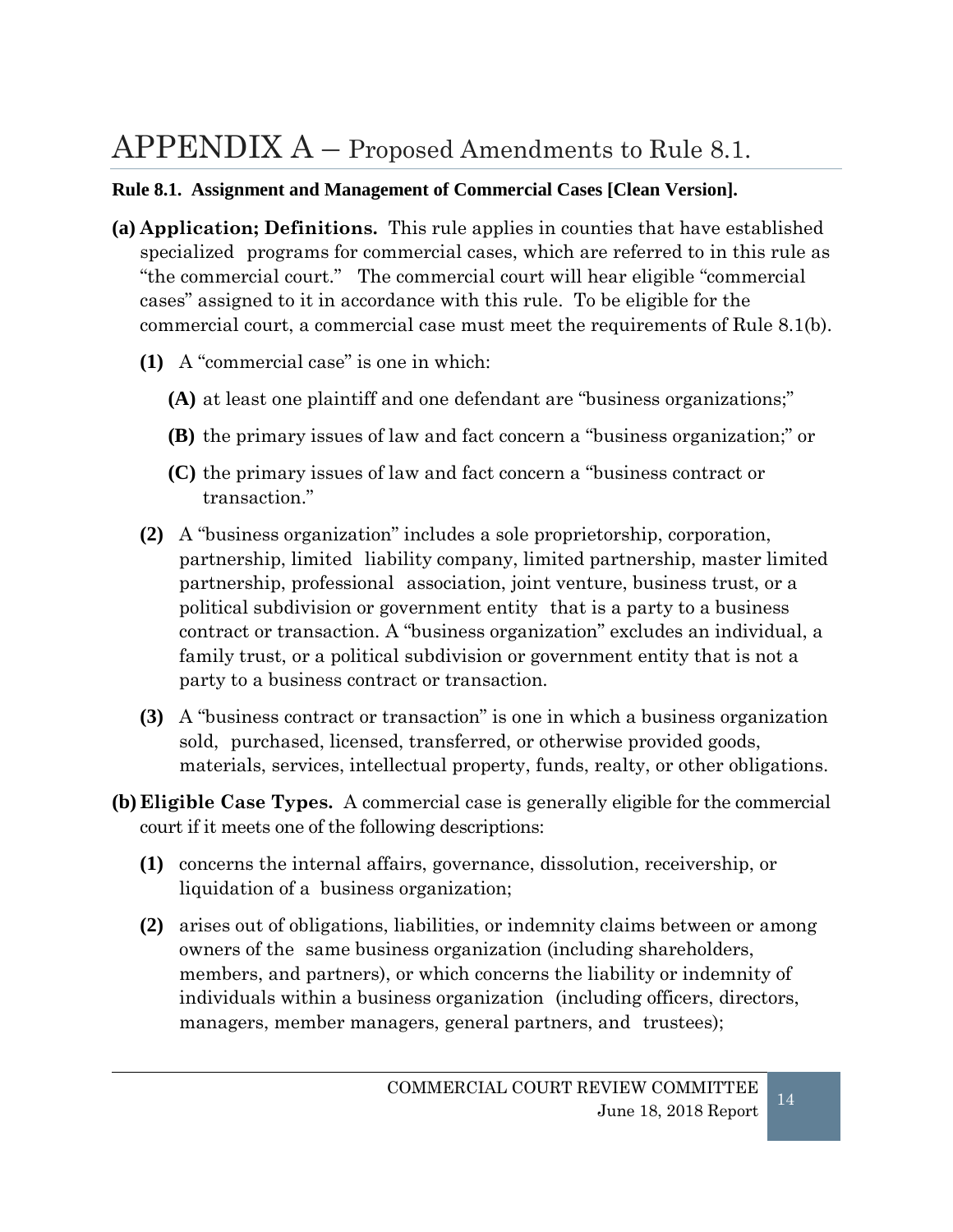- **(3)** concerns the sale, merger, or dissolution of a business organization, or the sale of substantially all of the assets of a business organization;
- **(4)** relates to trade secrets or misappropriation of intellectual property, or arises from an agreement not to solicit, compete, or disclose;
- **(5)** is a shareholder or member derivative action;
- **(6)** arises from a commercial real estate transaction;
- **(7)** arises from a relationship between a franchisor and a franchisee;
- **(8)** involves the purchase or sale of securities or allegations of securities fraud;
- **(9)** concerns a claim under state antitrust law;
- **(10)** arises from a business contract or transaction governed by the Uniform Commercial Code;
- **(11)** is a malpractice claim against a professional, other than a medical professional, that arises from services the professional provided to a business organization;
- **(12)** arises out of tortious or statutorily prohibited business activity, such as unfair competition, tortious interference, misrepresentation or fraud; or
- **(13)** arises from any dispute between a business organization and an insurer under a commercial insurance policy, including an action by either the business or the insurer related to coverage or bad faith.
- **(c) Ineligible Case Types.** A case that seeks only monetary relief in an amount less than \$300,000 is not eligible for the commercial court. The following case types are generally not commercial cases unless business issues predominate:
	- **(1)** evictions;
	- **(2)** eminent domain or condemnation;
	- **(3)** civil rights;
	- **(4)** motor vehicle torts and other torts involving personal injury to a plaintiff;
	- **(5)** administrative appeals;
	- **(6)** domestic relations, protective orders, or criminal matters, except a criminal contempt arising in a commercial court case; or
	- **(7)** wrongful termination of employment and statutory employment claims; or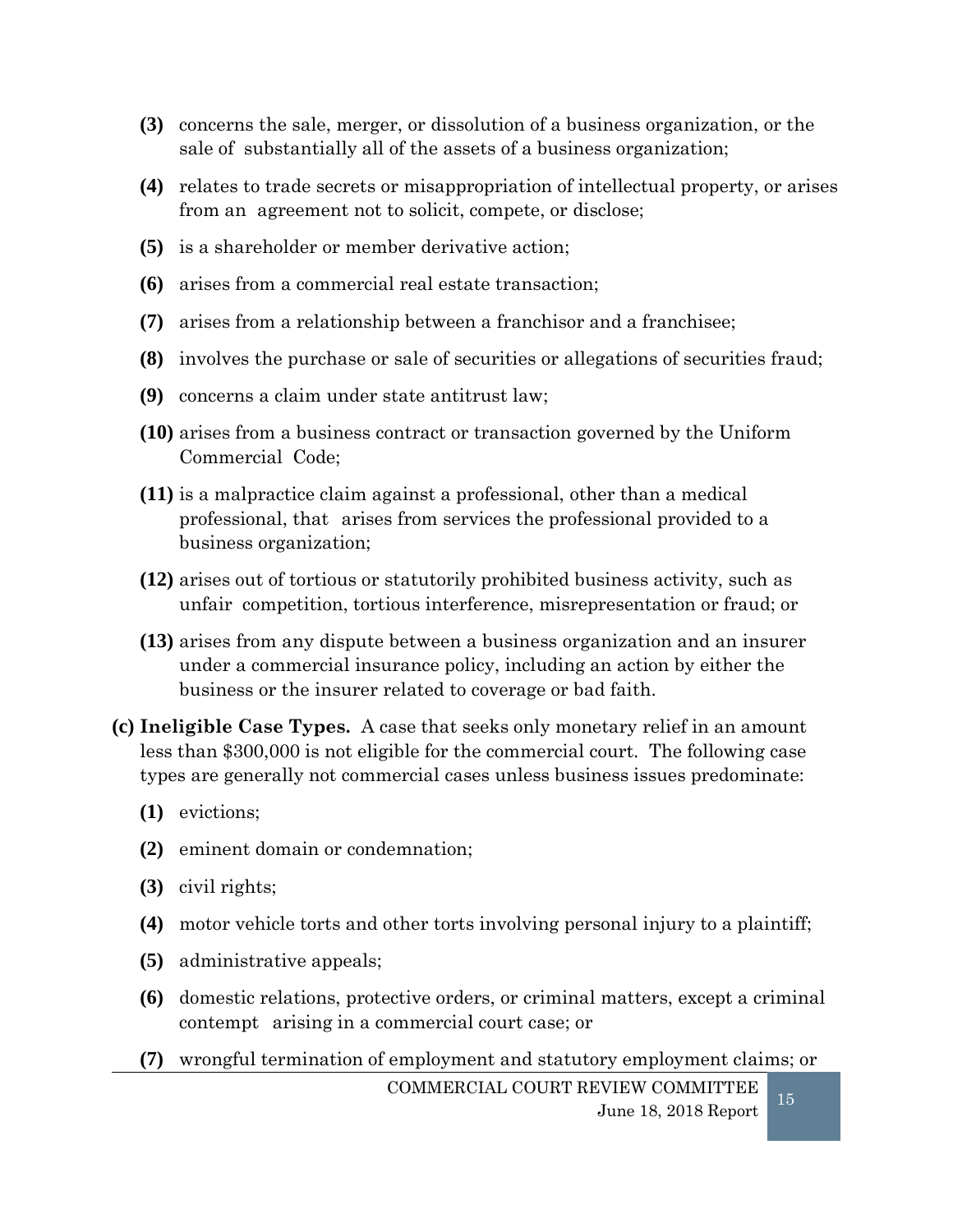**(8)** disputes concerning consumer contracts or transactions. A "consumer contract or transaction" is one that is primarily for personal, family, or household purposes.

#### **(d) Assignment of Cases to the Commercial Court.**

- **(1)** *Request.* A party to an eligible commercial case may request assignment of the case to the commercial court.
- **(2)** *By Plaintiff.* A plaintiff seeking assignment of an eligible case to the commercial court must do so at the time of filing the complaint by (A) including in the initial complaint's caption the words "commercial court assignment requested," and (B) completing a civil cover sheet that indicates the action is an eligible commercial case.
- **(3)** *By Other Parties.* If a plaintiff has not sought assignment to the commercial court, another party, within 20 days after that party's appearance, may file a separate notice stating that the case is eligible for, and requesting assignment of the case to, the commercial court.
- **(4)** *Assignment.* Upon the filing of a complaint by a plaintiff requesting assignment to the commercial court under  $(e)(2)$ , or the filing by another party of a Notice Requesting Assignment to the Commercial Court under (e)(3), the case will be assigned to the commercial court.
- **(5)** *Transfer out of Commercial Court by a Commercial Court Judge.* After assignment of a case to the commercial court, a commercial court judge, on the judge's own initiative, may transfer the case out of commercial court if the judge determines the matter is not an eligible commercial case.
- **(6)** *Discretion of Presiding Judge.* The presiding judge or designee may reassign any case that qualifies under Rule 8.1(b)(6), (7), (10), or (11) to a general civil court.
- **(7)** *Judicial Request to Transfer to the Commercial Court.* Within 20 days after the filing of the first responsive pleading or Rule 12 motion, a judge of a general civil court may request the presiding judge or designee to transfer a case to the commercial court if that judge determines the matter is an eligible commercial case.
- **(8)** *Complex Cases.* Assignment of a case to the commercial court does not impair the right of a party to request reassignment of the case to the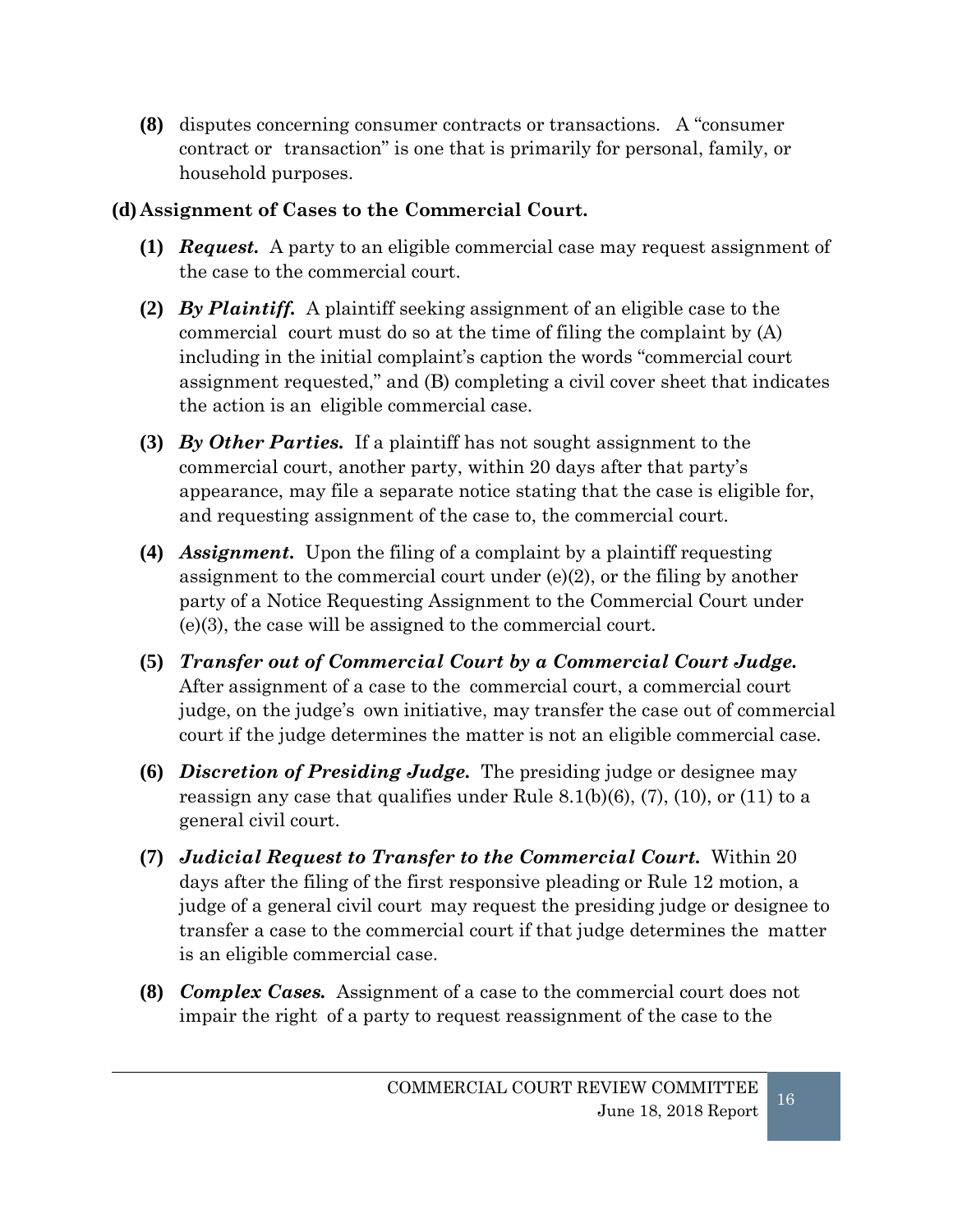Maricopa County complex civil litigation program under applicable local rules.

- **(e) Case Management.** Notwithstanding any contrary language in Rule 26.2(d)(1), from the filing of the complaint unless and until the commercial court assigns the case to a different tier after the Rule 16(d) scheduling conference, cases in the commercial court are deemed to be assigned to Tier 3. Rules 16(a) through 16(j) apply to cases in the commercial court, except:
	- **(1)** *Scheduling Conference***.** Scheduling conferences under Rule 16(d) are mandatory.
	- **(2)** *Early Meeting***.** Before filing a Rule 16(c) Joint Report, and in addition to conferring about the subjects in Rule  $16(b)(1)$ , the parties must confer, as set forth in the commercial court's checklist governing the production of electronically stored information, and attempt to reach agreements that may be appropriate in the case concerning the disclosure and production of such information, including:
		- **(A)** requirements and limits on disclosure and production of electronically stored information;
		- **(B)** the form or formats in which the electronically stored information will be disclosed or produced; and
		- **(C)** if appropriate, sharing or shifting of costs incurred by the parties for disclosing and producing electronically stored information.
	- **(3)** *Joint Report and Proposed Scheduling Order***.** The parties' Rule 16(b) Joint Report and Proposed Scheduling Order must address the items specified in Forms 14(a) and 14(b), including:
		- **(A)** whether the parties expect electronically stored information to be an issue in the case and, if so, whether they have reached an agreement regarding the discovery of electronically stored information, have filed a stipulated order, and have or anticipate disputes concerning electronically stored information;
		- **(B)** whether the parties have reached an agreement regarding the inadvertent production of privileged material pursuant to Arizona Rule of Evidence 502, and, if so, whether they have filed a stipulated order;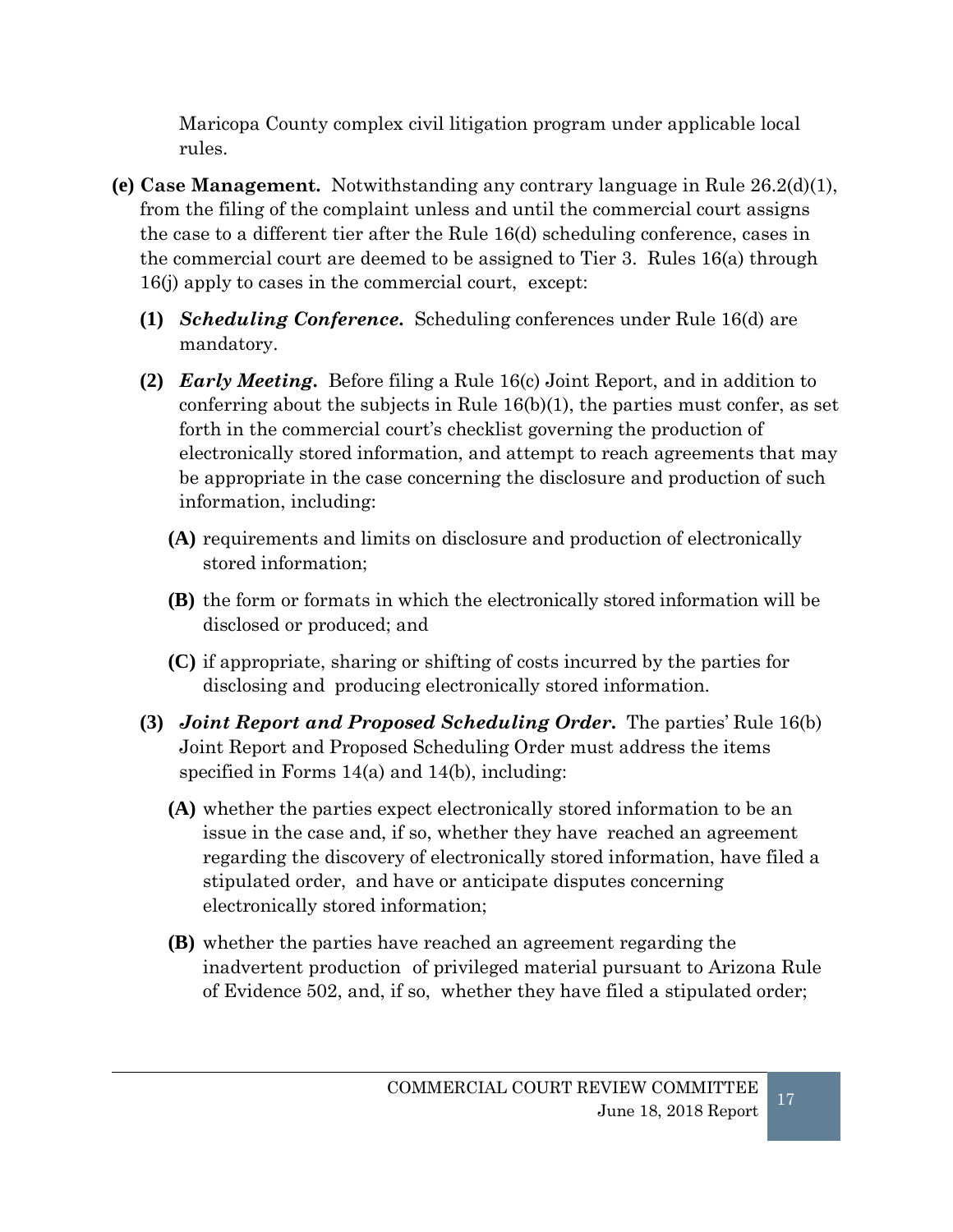- **(C)** whether any issues have arisen or are expected to arise regarding claims of privilege or protection of trial preparation materials under Rules 26(b)(6) and 26.1(h);
- **(D)** whether the parties believe that a protective order is necessary and, if so, whether they have filed a stipulated protective order; and
- **(E)** whether the commercial court should assign the case to a tier other than Tier 3 after the Rule 16(d) scheduling conference, and, if so, why.
- **(4)** *Motions to Dismiss***.** Any motion to dismiss pursuant to Rule 12(b)(6) must attach a good faith consultation certificate complying with Rule 7.1(h) certifying that the parties have been unable to agree that the pleading is curable by a permissible amendment.
- **(f) Motions.** With notice to the parties, a commercial court judge may modify the formal requirements of Rule 7.1(a) and may adopt a different practice for the efficient and prompt resolution of motions.
- **(g) Cases Not in the Commercial Court.** The case management procedures in Rule 8.1(e) are available to any judge who finds those procedures beneficial, wholly or partially, in managing a commercial case that is not assigned to the commercial court, or that is pending in a county that has not established a commercial court.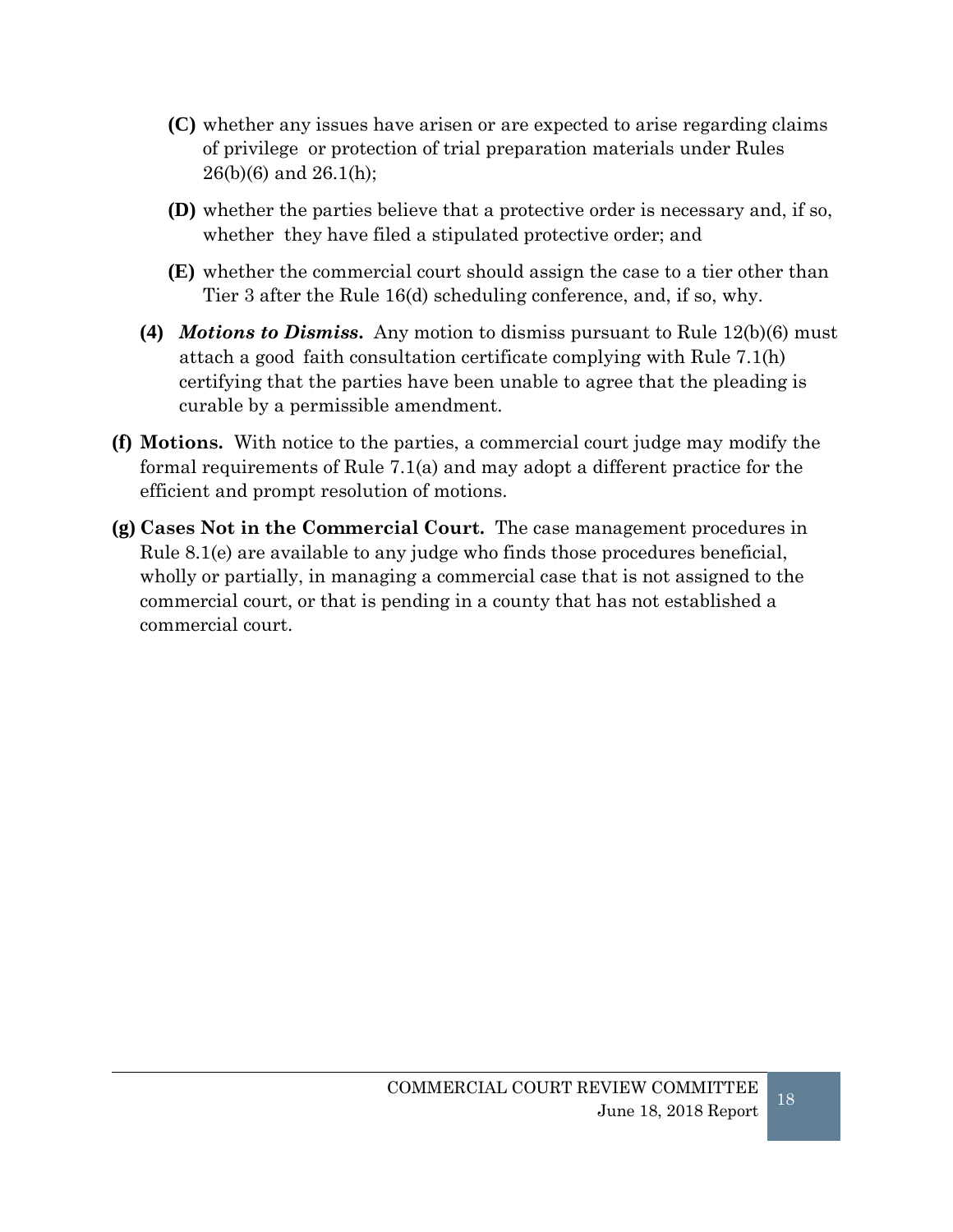**Experimental Rule 8.1. Assignment and Management of Commercial Cases [Redlines to Sections (a)-(c) and (g) show comparisons with the corresponding sections of the rule appended to A.O. No. 2017-17. Redlines to Sections (d)-(f) show comparisons with sections adopted by Order No. R-17-0010.]**

- **(a) Application; Definitions.** This rule applies in counties that have established specialized courts programs for commercial cases, which are referred to in this rule as "the commercial court." The commercial court will hear eligible "commercial cases" as defined in this Rule except as provided in Rule 8.1(d) assigned to it in accordance with this rule. To be eligible for the commercial court, a commercial case must meet the requirements of Rule 8.1(b).
	- **(1)** A "commercial case" is one in which:

**(A)**At least one plaintiff and one defendant are "business organizations;"

**(B)** The primary issues of law and fact concern a "business organization;" or

**(C)**The primary issues of law and fact concern a "business contract or transaction."

- **(2)** A "business organization" includes a sole proprietorship, corporation, partnership, limited liability company, limited partnership, master limited partnership, professional association, joint venture, business trust, or a political subdivision or government entity that is a party to a business contract or transaction. A "business organization" excludes an individual, a family trust, or a political subdivision or government entity that is not a party to a business contract or transaction.
- **(3)** A "business contract or transaction" is one in which a business organization sold, purchased, licensed, transferred, or otherwise provided goods, materials, services, intellectual property, funds, realty, or other obligations.
- **(b) Eligible Case Types.** A commercial case that meets one of the following descriptions is generally eligible for the commercial court if it meets one of the following descriptionsa commercial case:
	- **(1)** Concerns the internal affairs, governance, dissolution, receivership, or liquidation of a business organization;
	- **(2)** Arises out of obligations, liabilities, or indemnity claims between or among owners of the same business organization (including shareholders, members, and partners), or which concerns the liability or indemnity of individuals within a business organization (including officers, directors, managers, member managers, general partners, and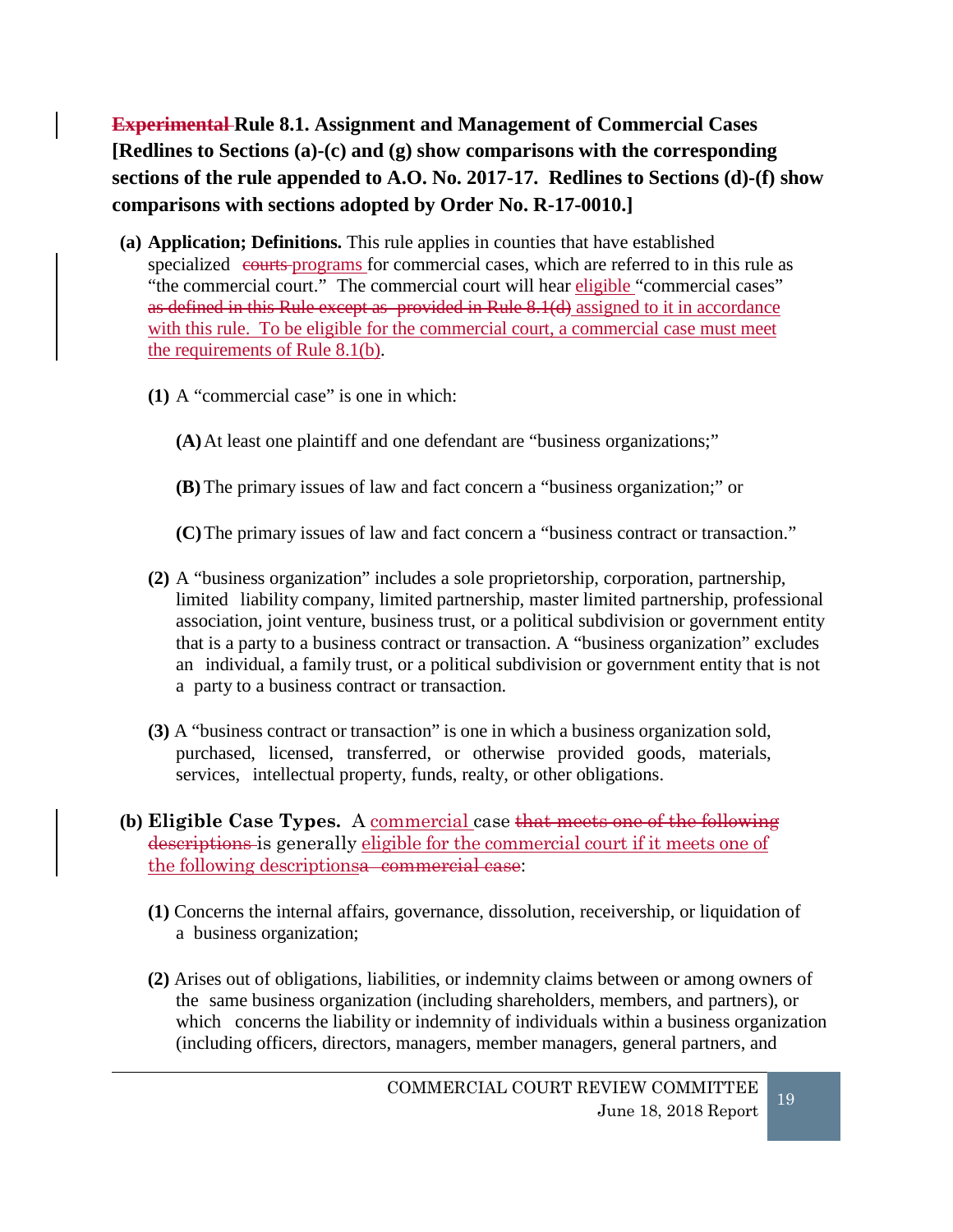trustees);

- **(3)** Concerns the sale, merger, or dissolution of a business organization, or the sale of substantially all of the assets of a business organization;
- **(4)** Relates to trade secrets or misappropriation of intellectual property, or arises from an agreement not to solicit, compete, or disclose;
- **(5)** Is a shareholder or member derivative action;
- **(6)** Arises from a commercial real estate transaction;
- **(7)** Arises from a relationship between a franchisor and a franchisee;
- **(8)** Involves the purchase or sale of securities or allegations of securities fraud; or
- **(9)** Concerns a claim under state antitrust law.;
- **(10)** Arises from a business contract or transaction governed by the Uniform Commercial Code;
- **(11)** Is a malpractice claim against a professional, other than a medical professional, that arises from services the professional provided to a business organization;
- **(12)** Arises out of tortious or statutorily prohibited business activity, such as unfair competition, tortious interference, misrepresentation or fraud; or
- **(13)** Concerns a surety bond, or arises under any type of Arises from any dispute between a business organization and an insurer under a commercial insurance policy purchased by a business organization, including an action by either the business or the insurer related to involving coverage, or bad faith. or a third-party indemnity claim against an insurer.
- **(c) Ineligible Case Types.** A case that seeks only monetary relief in an amount less than \$300,000 is not eligible for the commercial court. The following case types are generally not commercial cases unless business issues predominate:
	- **(1)** Evictions;
	- **(2)** Eminent domain or condemnation;
	- **(3)** Civil rights;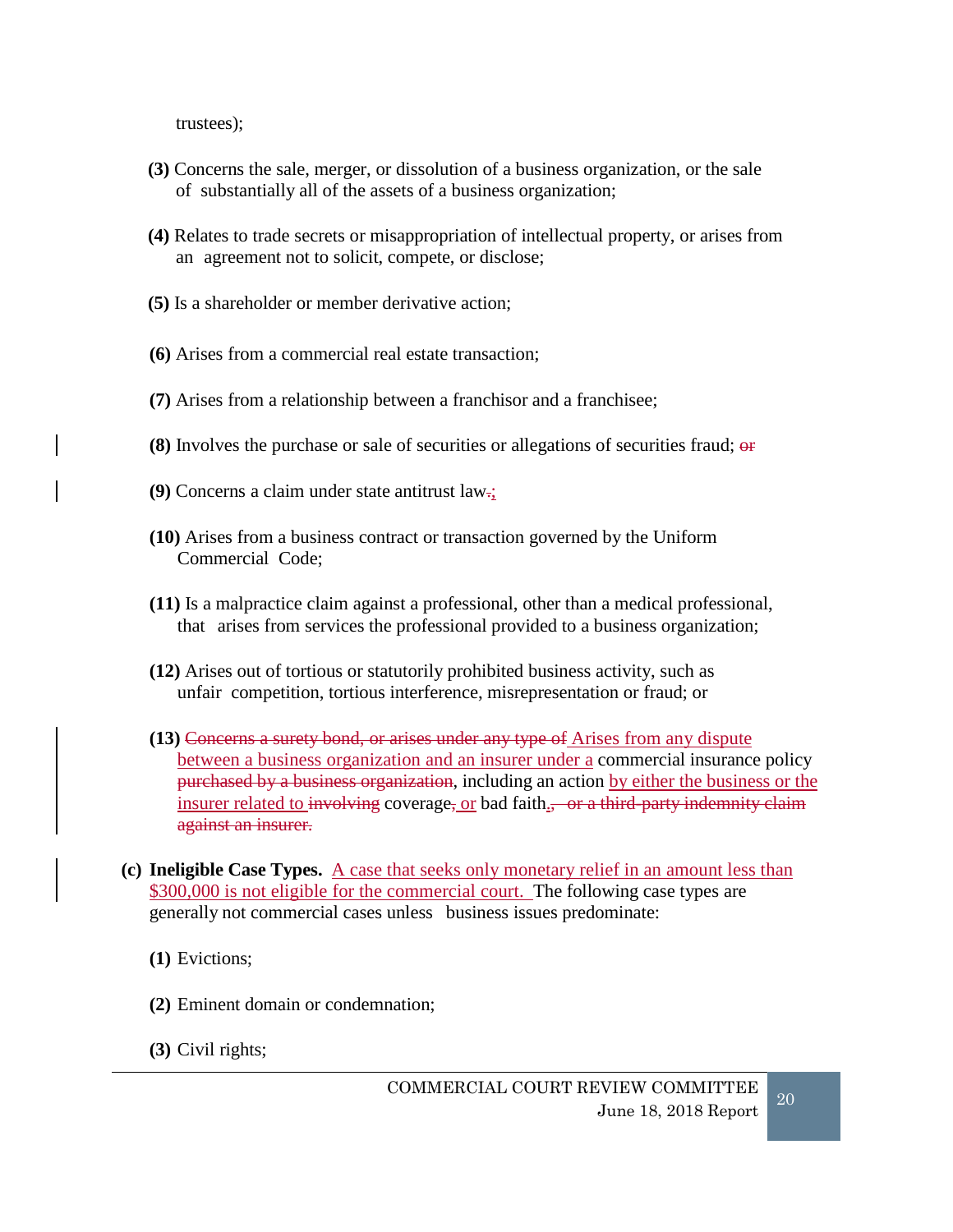- **(4)** Motor vehicle torts and other torts involving personal injury to a plaintiff;
- **(5)** Administrative appeals;
- **(6)** Domestic relations, protective orders, or criminal matters, except a criminal contempt arising in a commercial court case; or
- **(7)** Wrongful termination of employment and statutory employment claims; or
- **(8)** Disputes concerning consumer contracts or transactions. A "consumer contract or transaction" is one that is primarily for personal, family, or household purposes.
- **(d) Compulsory Arbitration.** A commercial case that is subject to compulsory arbitration is not eligible for assignment to commercial court.

#### $\Theta$ (d) Assignment of Cases to the Commercial Courts.

- **(1)** *Request.* A party to an eligible commercial case may request assignment of the case to the commercial court.
- **(2)** *Plaintiff's DutiesBy Plaintiff.* A plaintiff seeking assignment of an eligible case to the commercial court must do so at the time of filing the complaint by  $(A)$  include including in the initial complaint's caption the words "eligible for-commercial court assignment requested," and (B) complete completing a civil cover sheet that indicates the action is an eligible commercial case.
- $\Theta(3)$  *By Other Parties.* If a plaintiff has not sought assignment to the commercial court, another party, within 20 days after that party's appearance, may file a separate notice stating that the case is eligible for, and requesting assignment of the case to, the commercial court.
- o**(4)** *Assignment to Commercial Court.* The court administrator will review a complaint and civil cover sheet filed in accordance with Rule 8.1(e)(1) and will assign an eligible case to a commercial court judge. Upon the filing of a complaint by a plaintiff requesting assignment to the commercial court under (e)(2), or the filing by another party of a Notice Requesting Assignment to the Commercial Court under (e)(3), the case will be assigned to the commercial court.
- **(5)** *Motion to Transfer out of Commercial Court by a Commercial Court Judge*. After assignment of a case to the commercial court, a commercial court judge, upon motion of a party or on the judge's own initiative, may transfer the case out of commercial court if the judge determines the matter is not an eligible "commercial case" as defined in this Rule.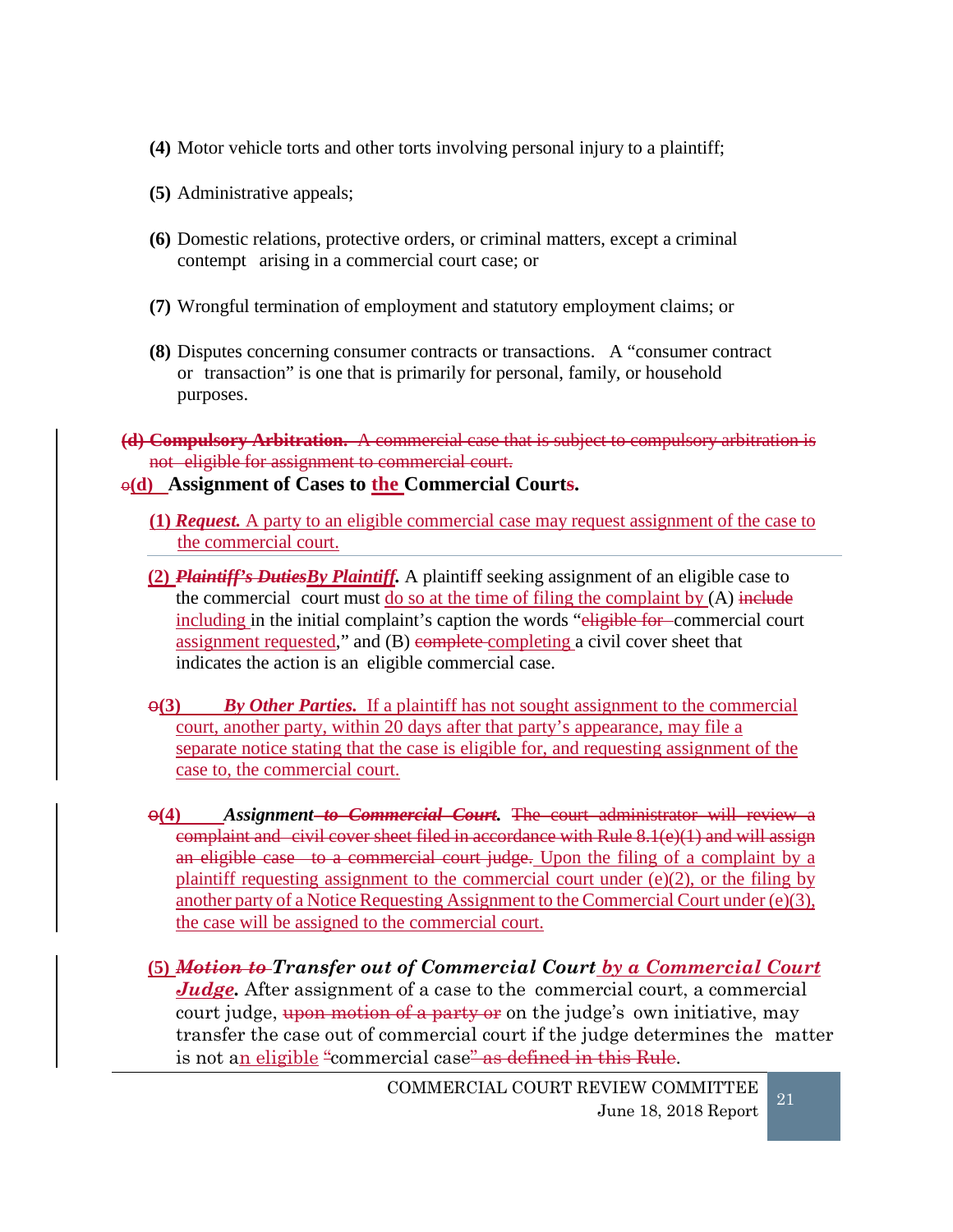o Any party filing a motion under this Rule must do so no later than 20 days after that party's appearance in the case.

**(6)** *Discretion of Presiding Judge.* The presiding judge or designee may reassign any case that qualifies under Rule  $8.1(b)(6)$ , (7), (10), or (11) to a general civil court.

- **(7)** *Motion Judicial Request to Transfer to the Commercial Court.* On motion of a party filed within 20 days after that party's appearance in the case, or the court's own initiative wWithin 20 days after the filing of the first responsive pleading or Rule 12 motion, a judge of a general civil court may order request the presiding judge or designee to the transfer of a case to the commercial court if that judge determines the matter is a "eligible commercial case.
- o " as defined in this Rule.
- $\theta$  (8) *Complex Cases.* Assignment of a case to the commercial court does not impair the right of a party to request reassignment of the case to  $a$ -the Maricopa County complex civil litigation program under applicable local rules.—Rule  $8(i)$ .
- **(e) Case Management.** Notwithstanding any contrary language in Rule 26.2(d)(1), from the filing of the complaint unless and until the commercial court assigns the case to a different tier after the Rule 16(d) scheduling conference, cases in the commercial court are deemed to be assigned to Tier 3. Rules  $16(a)$  through  $16(i)$  apply to cases in the commercial court, except:
	- **(1)** *Scheduling Conference***.** Scheduling conferences under Rule 16(d) are mandatory.
	- **(2)** *Early Meeting***.** Before filing a Rule 16(c) Joint Report, and in addition to conferring about the subjects in Rule  $16(b)(1)$ , the parties must confer, as set forth in the commercial court's checklist governing the production of electronically stored information, and attempt to reach agreements that may be appropriate in the case concerning the disclosure and production of such information, including:
		- **(A)**requirements and limits on disclosure and production of electronically stored information;
		- **(B)** The form or formats in which the electronically stored information will be disclosed or produced; and
		- **(C)**If appropriate, sharing or shifting of costs incurred by the parties for disclosing and producing electronically stored information.